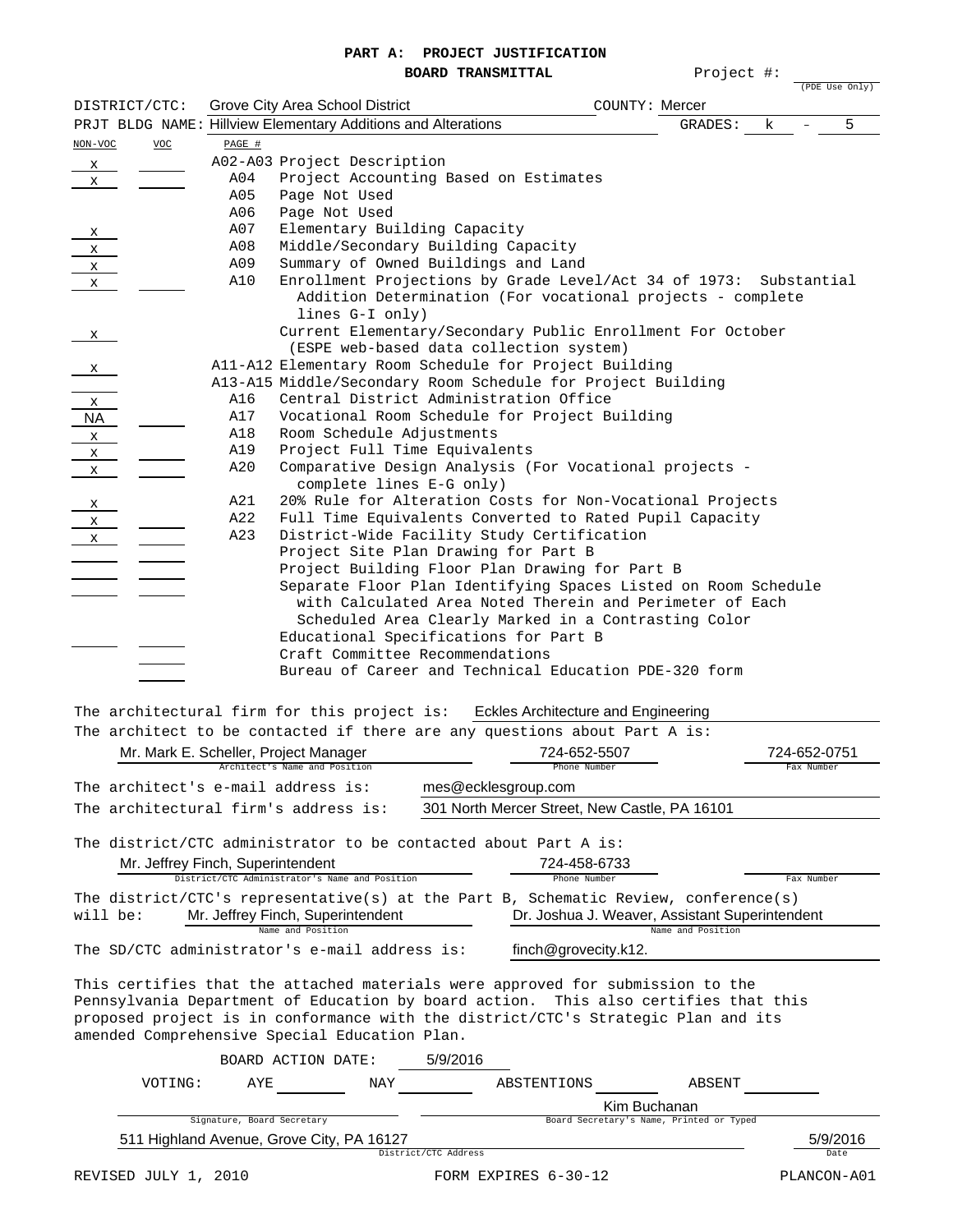|    | PROJECT DESCRIPTION (Page 1 of 2)                                                                                                                                                                                                                                                                                                                          |                                                                |                               |                              |              |                                              |                                                                                                                                                                                                                                |  |  |  |  |
|----|------------------------------------------------------------------------------------------------------------------------------------------------------------------------------------------------------------------------------------------------------------------------------------------------------------------------------------------------------------|----------------------------------------------------------------|-------------------------------|------------------------------|--------------|----------------------------------------------|--------------------------------------------------------------------------------------------------------------------------------------------------------------------------------------------------------------------------------|--|--|--|--|
|    | District/CTC:<br>Grove City Area School District                                                                                                                                                                                                                                                                                                           | Project Name:<br>Hillview Elementary Additions and Alterations |                               |                              |              | Grades:<br>K .                               | 5                                                                                                                                                                                                                              |  |  |  |  |
| 1. | Indicate the type of project:                                                                                                                                                                                                                                                                                                                              |                                                                |                               |                              |              |                                              |                                                                                                                                                                                                                                |  |  |  |  |
|    |                                                                                                                                                                                                                                                                                                                                                            | Additions to                                                   |                               | Alterations to               |              |                                              |                                                                                                                                                                                                                                |  |  |  |  |
|    | New School<br><b>Building</b>                                                                                                                                                                                                                                                                                                                              | Existing<br><b>Building</b>                                    | $\mathsf{X}$                  | Existing<br>Building         | $\mathsf{X}$ | Building Purchase                            |                                                                                                                                                                                                                                |  |  |  |  |
|    |                                                                                                                                                                                                                                                                                                                                                            |                                                                |                               |                              |              |                                              |                                                                                                                                                                                                                                |  |  |  |  |
| 2. | Indicate the current condition of the project building:                                                                                                                                                                                                                                                                                                    |                                                                |                               |                              |              |                                              |                                                                                                                                                                                                                                |  |  |  |  |
|    | <b>Poor</b>                                                                                                                                                                                                                                                                                                                                                |                                                                | <b>Fair Exercise Exercise</b> |                              | Good $x$     |                                              | Excellent                                                                                                                                                                                                                      |  |  |  |  |
| 3. | Indicate the current Portfolio Manager Score (1 - 100), predicted Target Finder Score (1 - 100) and EUI<br>(Energy Utilization Index) in thousands of British Thermal Units per Square Foot (kbtu/sf) for the project building:                                                                                                                            |                                                                |                               |                              |              |                                              |                                                                                                                                                                                                                                |  |  |  |  |
|    | Portfolio Manager Score ________                                                                                                                                                                                                                                                                                                                           | Target Finder _______                                          |                               | Site EUI <sub>________</sub> |              | Source EUI                                   |                                                                                                                                                                                                                                |  |  |  |  |
| 4. | Indicate the L & I construction type for the project building:                                                                                                                                                                                                                                                                                             |                                                                |                               |                              |              |                                              |                                                                                                                                                                                                                                |  |  |  |  |
|    |                                                                                                                                                                                                                                                                                                                                                            | Non-                                                           |                               | Protected<br>Heavy           |              | Wood Frame                                   | or                                                                                                                                                                                                                             |  |  |  |  |
|    | Fire-Resistive <b>Example</b>                                                                                                                                                                                                                                                                                                                              | Combustible                                                    | $\mathsf{X}$                  | Timber                       |              | Ordinary                                     |                                                                                                                                                                                                                                |  |  |  |  |
| 5. | Indicate the number of stories for the project building:                                                                                                                                                                                                                                                                                                   |                                                                |                               |                              |              |                                              |                                                                                                                                                                                                                                |  |  |  |  |
|    | 1 story and the state of the state of the state of the state of the state of the state of the state of the state of the state of the state of the state of the state of the state of the state of the state of the state of th                                                                                                                             | 2 stories                                                      | x                             | 3 stories                    |              | 4 or more                                    |                                                                                                                                                                                                                                |  |  |  |  |
|    |                                                                                                                                                                                                                                                                                                                                                            |                                                                |                               |                              |              |                                              |                                                                                                                                                                                                                                |  |  |  |  |
| 6. | If a project involves the renovation of a structure of more than one story which has<br>wood framing (interior or exterior framing that is wholly or partially of wood), provide a<br>description of the construction plans and methods designed to meet health and safety<br>standards related to the use of wood in this building (BEC 24 P.S. § 7-733). |                                                                |                               |                              |              |                                              |                                                                                                                                                                                                                                |  |  |  |  |
|    | Not applicable                                                                                                                                                                                                                                                                                                                                             |                                                                |                               |                              |              |                                              |                                                                                                                                                                                                                                |  |  |  |  |
| 7. | Briefly describe the work, in general, to be completed by this construction project:                                                                                                                                                                                                                                                                       |                                                                |                               |                              |              |                                              |                                                                                                                                                                                                                                |  |  |  |  |
| 8. | Interior renovations and building additions. Safety and security improvements, exterior envelope<br>improvements, site reconfiguration.<br>Indicate the reasons justifying the planned project (check the following if applicable):                                                                                                                        |                                                                |                               |                              |              |                                              |                                                                                                                                                                                                                                |  |  |  |  |
|    |                                                                                                                                                                                                                                                                                                                                                            |                                                                |                               | Health and                   |              |                                              |                                                                                                                                                                                                                                |  |  |  |  |
|    | Enrollment<br>Growth                                                                                                                                                                                                                                                                                                                                       | Educational<br>Programming                                     | x                             | Safety<br>Issues x           |              | Building and/or<br>Site Accessibility        | x                                                                                                                                                                                                                              |  |  |  |  |
|    |                                                                                                                                                                                                                                                                                                                                                            | HVAC, Electrical                                               |                               |                              |              |                                              |                                                                                                                                                                                                                                |  |  |  |  |
|    | Structural<br>and/or Roof                                                                                                                                                                                                                                                                                                                                  | and/or Plumbing                                                | X                             |                              |              | Other: Deficiencies in Highland Primary Ctr. |                                                                                                                                                                                                                                |  |  |  |  |
| 9. | Briefly describe any educational, operational and administrative changes that will be<br>implemented as a result of this construction project.                                                                                                                                                                                                             |                                                                |                               |                              |              |                                              |                                                                                                                                                                                                                                |  |  |  |  |
|    | Grades K and 1 will be brought into the building. Faculty and staff will be adjusted to accommodate the new<br>grade alignment in the building. The educational program for the building will be modified to improve<br>collaboration and STEAM programs. The building design will be impacted by the direction the educational                            |                                                                |                               |                              |              |                                              |                                                                                                                                                                                                                                |  |  |  |  |
|    | programming is taking.                                                                                                                                                                                                                                                                                                                                     |                                                                |                               |                              |              |                                              |                                                                                                                                                                                                                                |  |  |  |  |
|    | 10. Is total demolition of an entire existing structure part of this project?                                                                                                                                                                                                                                                                              |                                                                |                               |                              |              |                                              |                                                                                                                                                                                                                                |  |  |  |  |
|    |                                                                                                                                                                                                                                                                                                                                                            |                                                                |                               |                              |              | Yes $x$                                      | No                                                                                                                                                                                                                             |  |  |  |  |
|    | 11. Is there any building/structure/site condition/site feature that is more<br>than 50 years old on this site? If yes, please describe.                                                                                                                                                                                                                   |                                                                |                               |                              |              | Yes                                          | No l<br>$\mathsf{X}$                                                                                                                                                                                                           |  |  |  |  |
|    | 12. Will this project involve the demolition of historically significant structures,                                                                                                                                                                                                                                                                       |                                                                |                               |                              |              | Yes x                                        | No control to the North State of the North State of the North State of the North State of the North State of the North State of the North State of the North State of the North State of the North State of the North State of |  |  |  |  |
|    | including but not limited to school buildings or private residences?<br>If Yes, please describe.                                                                                                                                                                                                                                                           |                                                                |                               | <b>CONTACT PHMC</b>          |              |                                              |                                                                                                                                                                                                                                |  |  |  |  |
|    | Highland Primary Center is more than 50 years old and will be demolished as part of this project. We will<br>contact the PHMC to review the process required to document this facility.                                                                                                                                                                    |                                                                |                               |                              |              |                                              |                                                                                                                                                                                                                                |  |  |  |  |
|    | 13. Indicate the site acreage:                                                                                                                                                                                                                                                                                                                             |                                                                | Current                       | 49.65                        |              |                                              |                                                                                                                                                                                                                                |  |  |  |  |
|    | SEE PART A INSTRUCTIONS RE:<br><b>AGRICULTURAL LAND PRESERVATION</b>                                                                                                                                                                                                                                                                                       | To be Acquired                                                 |                               | 2.86<br>52.51                |              | (If acreage is to be acquired, report        |                                                                                                                                                                                                                                |  |  |  |  |
|    | 14. Are there any other district buildings located at this site?                                                                                                                                                                                                                                                                                           |                                                                | Total Planned                 |                              |              | costs on Page A04, Line N.)<br>$Yes \_ x$    | $No$ <sub>___</sub>                                                                                                                                                                                                            |  |  |  |  |
|    | If yes, list the other buildings:<br>15. Is the acreage to be acquired currently in agricultural use?                                                                                                                                                                                                                                                      | Grove City Middle School                                       |                               |                              |              | <b>Yes</b>                                   | $No$ $x$                                                                                                                                                                                                                       |  |  |  |  |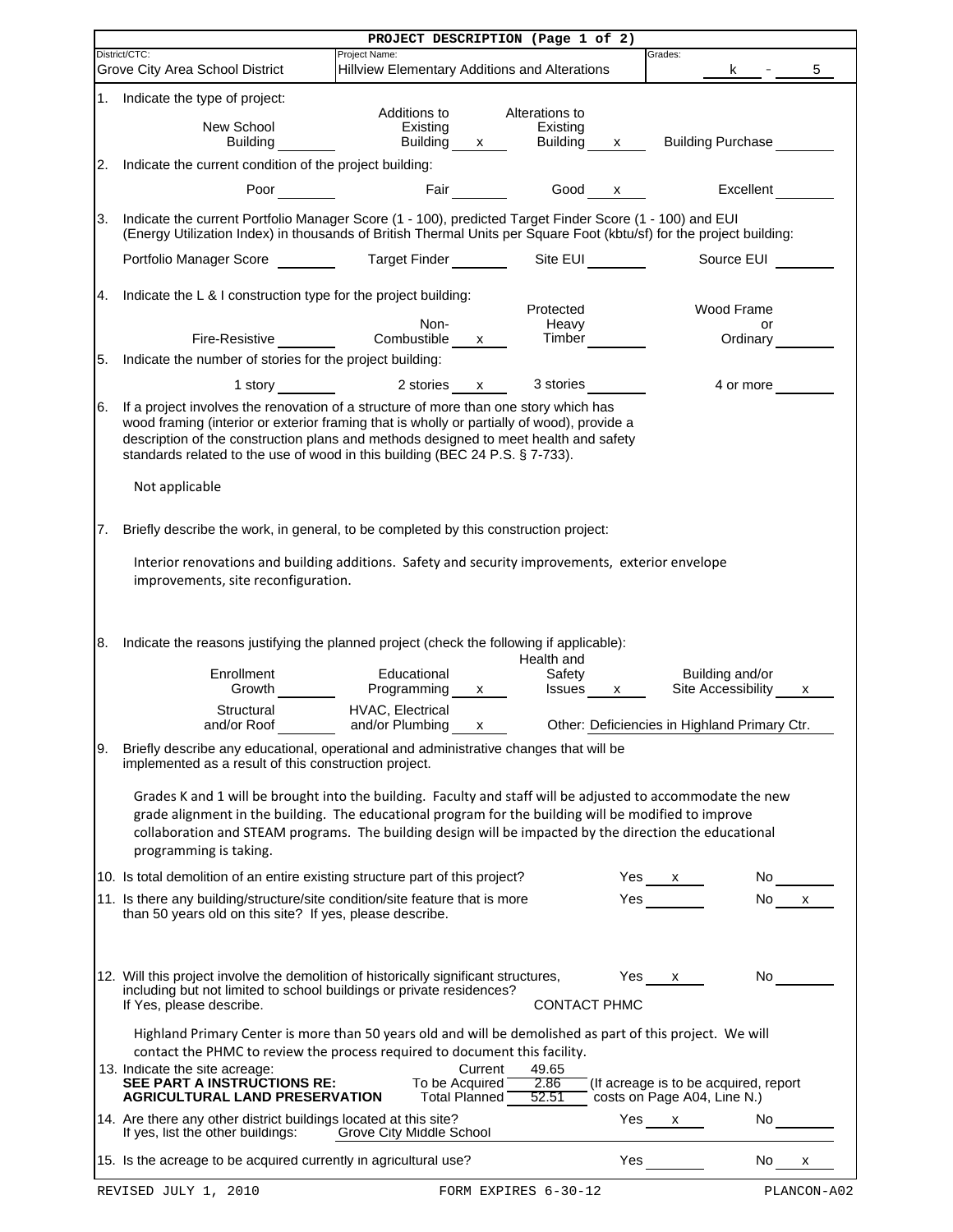|                                                                                                                         | PROJECT DESCRIPTION (Page 2 of 2)                                                                                                                                                                                                                                                                                                                                                                                                                                                                                                                    |     |              |             |
|-------------------------------------------------------------------------------------------------------------------------|------------------------------------------------------------------------------------------------------------------------------------------------------------------------------------------------------------------------------------------------------------------------------------------------------------------------------------------------------------------------------------------------------------------------------------------------------------------------------------------------------------------------------------------------------|-----|--------------|-------------|
| District/CTC:<br>Grove City Area School District                                                                        | Project Name:<br><b>Hillview Elementary Additions and Alterations</b>                                                                                                                                                                                                                                                                                                                                                                                                                                                                                |     | Grades:      |             |
|                                                                                                                         |                                                                                                                                                                                                                                                                                                                                                                                                                                                                                                                                                      |     |              |             |
| 16. Describe the existing site topography and any planned changes.                                                      | The site topography is gradually sloping from the high point at the northern border towards the south. The building serves to retain the topography on the north for an access drive and parking. Play areas are created on a                                                                                                                                                                                                                                                                                                                        |     |              |             |
| 17. Describe existing access to public roads and any planned changes.                                                   |                                                                                                                                                                                                                                                                                                                                                                                                                                                                                                                                                      |     |              |             |
|                                                                                                                         | The existing site is accessed from Route 58 (East Main Street) to the north. Access is also provided by<br>Route 173 (Liberty Street) to the southwest. No changes are planned for the access to/from the site.                                                                                                                                                                                                                                                                                                                                      |     |              |             |
| 18. Describe existing community use of the site and any planned changes.                                                |                                                                                                                                                                                                                                                                                                                                                                                                                                                                                                                                                      |     |              |             |
| the site.                                                                                                               | The community uses the site for recreation and sports activities. The site is adjacent to the community<br>YMCA which also provides recreation opportunities. The site is planned to continue to provide opportunity<br>to the community. If practical, increased community use would be desirable. The building design will be<br>developed to allow for community use of the arts, music, performance area, STEAM classrooms. These<br>spaces will be secured from the rest of the building and will also have connections to the parking areas on |     |              |             |
|                                                                                                                         | 19. Describe existing conditions on or near the site that could affect health and safety.                                                                                                                                                                                                                                                                                                                                                                                                                                                            |     |              |             |
| within a fence enclosure.                                                                                               | No issues on or near the site will affect health and safety. An electrical substation is located nearby but is                                                                                                                                                                                                                                                                                                                                                                                                                                       |     |              |             |
| 20. Is there an adopted municipal comprehensive land use plan, as per the<br>Pennsylvania Municipalities Planning Code? |                                                                                                                                                                                                                                                                                                                                                                                                                                                                                                                                                      | Yes | X.           | No          |
| 21. Is there an adopted county comprehensive land use plan?                                                             |                                                                                                                                                                                                                                                                                                                                                                                                                                                                                                                                                      | Yes | $\mathsf{X}$ | No l        |
| 22. Is there an adopted multi-municipal or multi-county comprehensive<br>land use plan?                                 |                                                                                                                                                                                                                                                                                                                                                                                                                                                                                                                                                      | Yes | $\mathsf{X}$ | No          |
| 23. Is there an adopted county or municipal zoning ordinance or a<br>joint municipal zoning ordinance?                  |                                                                                                                                                                                                                                                                                                                                                                                                                                                                                                                                                      | Yes | X            | No          |
| 24. Is the proposed project consistent with these comprehensive<br>plans and/or zoning ordinances?                      |                                                                                                                                                                                                                                                                                                                                                                                                                                                                                                                                                      | Yes | X            | No l        |
| REVISED JULY 1, 2010                                                                                                    | FORM EXPIRES 6-30-12                                                                                                                                                                                                                                                                                                                                                                                                                                                                                                                                 |     |              | PLANCON-A03 |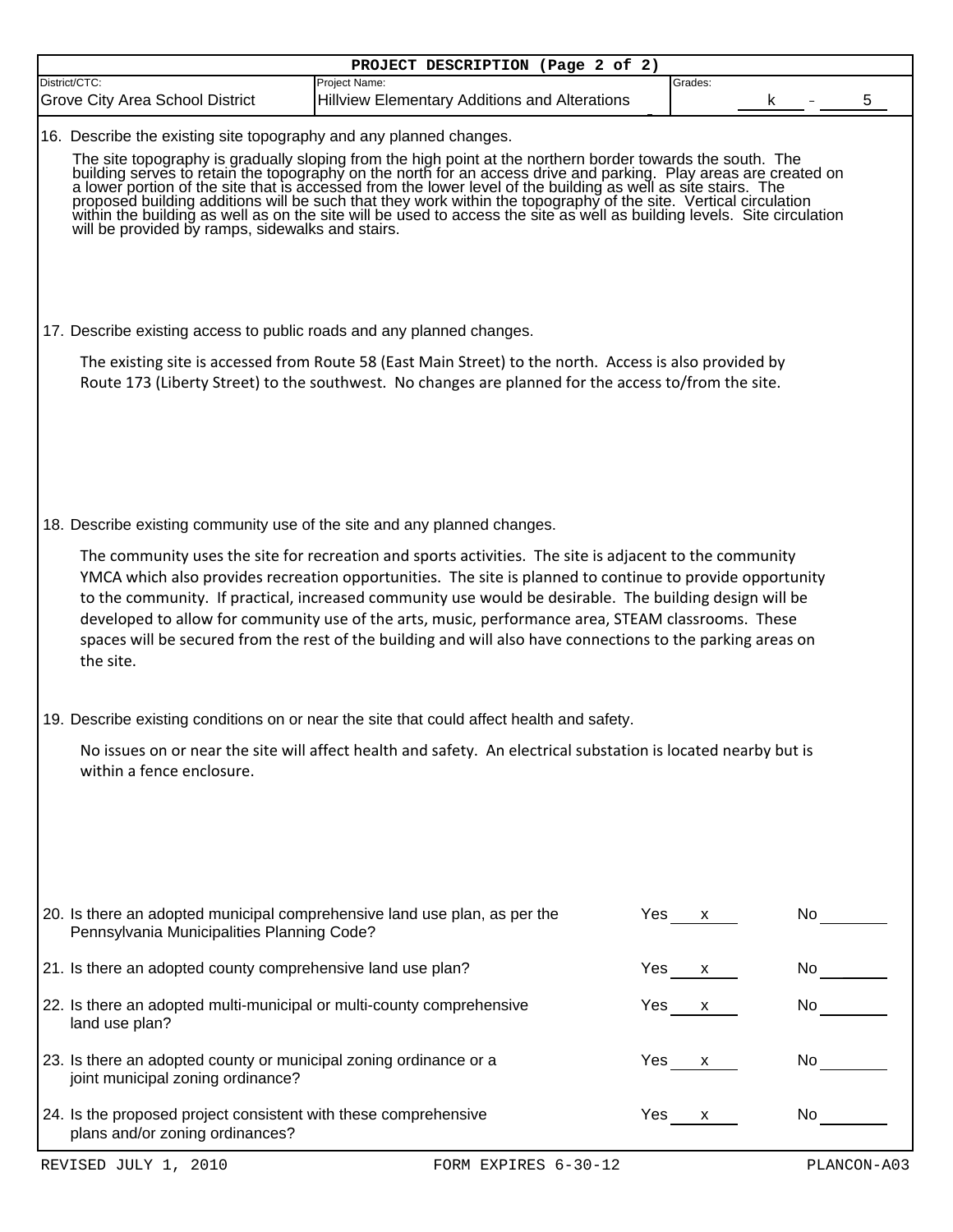|                                                                                                                                                                                                                                                                                                                                                                                             | PROJECT ACCOUNTING BASED ON ESTIMATES         |         |                 |                 |
|---------------------------------------------------------------------------------------------------------------------------------------------------------------------------------------------------------------------------------------------------------------------------------------------------------------------------------------------------------------------------------------------|-----------------------------------------------|---------|-----------------|-----------------|
| Project Name:<br>District/CTC:                                                                                                                                                                                                                                                                                                                                                              |                                               |         | Grades:         |                 |
| Grove City Area School District                                                                                                                                                                                                                                                                                                                                                             | Hillview Elementary Additions and Alterations |         |                 | k.<br>5         |
| PROJECT COSTS                                                                                                                                                                                                                                                                                                                                                                               | <b>NEW</b>                                    |         | <b>EXISTING</b> | <b>TOTAL</b>    |
| A. STRUCTURE COSTS (INCLUDING BUILDING<br>PURCHASE AMOUNT, SITE DEVELOPMENT,<br>ROUGH GRADING TO RECEIVE BUILDING,<br>ROOF REPLACEMENT AND REPAIR, ASBESTOS<br>ABATEMENT, OWNER'S CONTROLLED INSURANCE<br>PROGRAM AND BUILDER'S RISK INSURANCE)                                                                                                                                             | 17,350,000                                    |         | 11,900,000      | 29,250,000      |
| B. ARCHITECT/ENGINEER'S FEE ON STRUCTURE<br>AND EPA-CERTIFIED PROJECT DESIGNER'S<br>FEE ON ASBESTOS ABATEMENT                                                                                                                                                                                                                                                                               | 1,041,000                                     |         | 833,000         | 1,874,000       |
| C. MOVABLE FIXTURES AND EQUIPMENT<br>AND ARCHITECT'S FEE                                                                                                                                                                                                                                                                                                                                    | 520,000                                       | 357,000 |                 | 877,000         |
| D. STRUCTURE COSTS, ARCHITECT'S FEE,<br>MOVABLE FIXTURES & EQUIPMENT -<br>TOTAL (A plus B plus C)                                                                                                                                                                                                                                                                                           | 18,911,000                                    |         | 13,090,000      | 32,001,000      |
| E. SANITARY SEWAGE DISPOSAL AND<br>SITE ACQUISITION COSTS                                                                                                                                                                                                                                                                                                                                   |                                               |         |                 |                 |
| F. STRUCTURE COSTS, ARCHITECT'S FEE,<br>MOVABLE FIXTURES & EQUIPMENT,<br>AND SITE COSTS - TOTAL (D plus E)                                                                                                                                                                                                                                                                                  | 18,911,000                                    |         | 13,090,000      | 32,001,000      |
| G. ADDITIONAL CONSTRUCTION-RELATED COSTS (INCLUDING PROJECT<br>SUPERVISION, ARCHITECTURAL PRINTING, TOTAL DEMOLITION OF ENTIRE<br>EXISTING STRUCTURES AND RELATED ASBESTOS REMOVAL, CONTINGENCY)<br>Is total demolition of the entire existing building part of<br>this project? If yes, report these costs (including asbestos<br>removal, architect's fees, OCIP and other related costs) |                                               |         |                 | 1,500,000       |
| H. FINANCING COSTS (INCLUDING UNDERWRITER'S FEE, LEGAL FEES,<br>FINANCIAL ADVISOR, CAPITALIZED INTEREST AND PRINTING)                                                                                                                                                                                                                                                                       |                                               |         |                 | 350,000         |
| I. TOTAL PROJECT COSTS (F plus G plus H)                                                                                                                                                                                                                                                                                                                                                    |                                               |         |                 | 33,851,000      |
| DETAILED STRUCTURE COSTS (Breakout costs for Line A. "Existing".)                                                                                                                                                                                                                                                                                                                           |                                               |         |                 | <b>EXISTING</b> |
| J. SITE DEVELOPMENT<br>Are changes to existing playgrounds, athletic fields, driveways,<br>sidewalks or other existing site improvements part of this project?<br>If yes, report these costs including architect fees.                                                                                                                                                                      |                                               |         |                 | 1,500,000       |
| K. ASBESTOS ABATEMENT<br>Is asbestos abatement part of this project? If yes, report<br>these costs including EPA-certified project designer fees).                                                                                                                                                                                                                                          |                                               |         |                 | 500,000         |
| L. ROOF REPLACEMENT<br>Is roof replacement part of this project?<br>these costs including architect fees.                                                                                                                                                                                                                                                                                   | If yes, report                                |         |                 | 1,110,000       |

M. BUILDING PURCHASE AMOUNT

| SITE ACQUISITION COSTS                                                                                                      | TOTAL   |
|-----------------------------------------------------------------------------------------------------------------------------|---------|
| N. SITE ACOUISITION (INCLUDING CONTRACT SALES PRICE OR JUST<br>COMPENSATION, APPRAISAL FEES AND ALLOWABLE SETTLEMENT COSTS) | 150,000 |

- **BID DATE**
- O. PROPOSED BID OPENING DATE (MM/YY): 05/17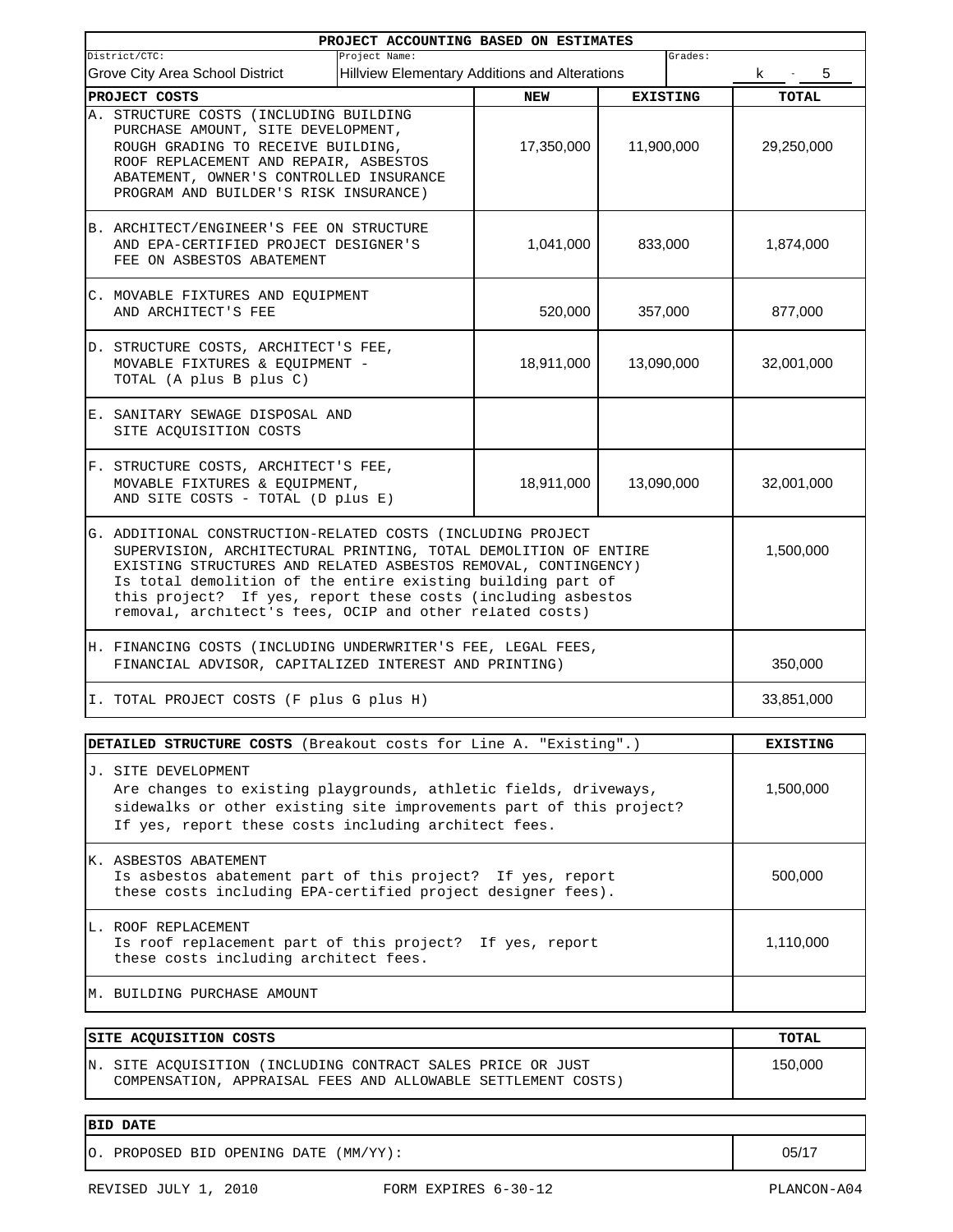|                                                  |                     |                           |                              | ELEMENTARY BUILDING CAPACITY                         |                      |  |                           |                             |                                         |                             |
|--------------------------------------------------|---------------------|---------------------------|------------------------------|------------------------------------------------------|----------------------|--|---------------------------|-----------------------------|-----------------------------------------|-----------------------------|
| District/CTC:<br>Grove City Area School District |                     |                           | Project Name:                | <b>Hillview Elementary Additions and Alterations</b> |                      |  |                           |                             | Grades:<br><u>k - 5</u><br>$\mathbf{I}$ |                             |
|                                                  |                     | SCHOOL:                   |                              | <b>Hillview Elementary</b>                           |                      |  |                           |                             | SCHOOL: Highland Primary Center         |                             |
|                                                  |                     | PRESENT                   |                              | PLANNED                                              |                      |  | PRESENT                   |                             |                                         | PLANNED                     |
| #1                                               | #2                  | #3                        | #4                           | #5                                                   | #6                   |  | #3                        | #4                          | #5                                      | #6                          |
| NAME OF SPACE                                    | UNIT<br>FTE<br>CAP  | <b>NUMBER</b><br>OF UNITS | TOTAL<br>$_{\rm FTE}$<br>CAP | <b>NUMBER</b><br>OF UNITS                            | TOTAL<br>FTE<br>CAP  |  | <b>NUMBER</b><br>OF UNITS | TOTAL<br>${\tt FTE}$<br>CAP | NUMBER<br>OF UNITS                      | TOTAL<br>${\tt FTE}$<br>CAP |
| HALF-TIME KINDRGRTN                              | 50                  |                           |                              |                                                      |                      |  | 4                         | 200                         |                                         |                             |
| FULL-TIME KINDRGRTN                              | 25                  |                           |                              | 8                                                    | 200                  |  | 1                         | 25                          |                                         |                             |
| REG CLSRM 660+ SQ FT                             | 25                  | 28                        | 700                          | 35                                                   | 875                  |  | 6                         | 150                         |                                         |                             |
| OTHER:                                           |                     |                           |                              |                                                      |                      |  |                           |                             |                                         |                             |
| BUILDING TOTAL                                   | XX                  | XXXXXX                    | 700                          | XXXXXX 1,075                                         |                      |  | XXXXXX                    | 375                         | XXXXXX                                  |                             |
|                                                  |                     | SCHOOL:                   |                              |                                                      |                      |  |                           |                             |                                         |                             |
|                                                  |                     | PRESENT                   |                              | PLANNED                                              |                      |  | <b>PRESENT</b>            |                             |                                         | PLANNED                     |
| #1                                               | #2                  | #3                        | #4                           | #5                                                   | #6                   |  | #3                        | #4                          | #5                                      | #6                          |
|                                                  | UNIT<br>FTE         | <b>NUMBER</b>             | TOTAL<br>$_{\rm FTE}$        | <b>NUMBER</b>                                        | TOTAL<br>FTE         |  | NUMBER                    | TOTAL<br>FTE                | <b>NUMBER</b>                           | TOTAL<br>${\tt FTE}$        |
| NAME OF SPACE                                    | CAP                 | OF UNITS                  | CAP                          | OF UNITS                                             | CAP                  |  | OF UNITS                  | CAP                         | OF UNITS                                | CAP                         |
| HALF-TIME KINDRGRTN                              | 50                  |                           |                              |                                                      |                      |  |                           |                             |                                         |                             |
| FULL-TIME KINDRGRTN                              | 25                  |                           |                              |                                                      |                      |  |                           |                             |                                         |                             |
| REG CLSRM 660+ SQ FT                             | 25                  |                           |                              |                                                      |                      |  |                           |                             |                                         |                             |
| OTHER:                                           |                     |                           |                              |                                                      |                      |  |                           |                             |                                         |                             |
| BUILDING TOTAL                                   |                     | XX XXXXXX                 |                              | XXXXXX                                               |                      |  | XXXXXX                    |                             | XXXXXX                                  |                             |
|                                                  |                     | SCHOOL:                   |                              |                                                      |                      |  | SCHOOL:                   |                             |                                         |                             |
|                                                  |                     | <b>PRESENT</b>            |                              |                                                      | PLANNED              |  |                           | <b>PRESENT</b>              |                                         | PLANNED                     |
| #1                                               | #2                  | #3                        | #4                           | #5                                                   | #6                   |  | #3                        | #4                          | #5                                      | #6                          |
|                                                  | UNIT<br>FTE         | NUMBER                    | TOTAL<br>${\tt FTE}$         | NUMBER                                               | TOTAL<br>FTE         |  | <b>NUMBER</b>             | TOTAL<br>FTE                | NUMBER                                  | TOTAL<br>${\tt FTE}$        |
| NAME OF SPACE                                    | CAP                 | OF UNITS                  | CAP                          | OF UNITS                                             | CAP                  |  | OF UNITS                  | CAP                         | OF UNITS                                | CAP                         |
| HALF-TIME KINDRGRTN                              | 50                  |                           |                              |                                                      |                      |  |                           |                             |                                         |                             |
| FULL-TIME KINDRGRTN                              | 25                  |                           |                              |                                                      |                      |  |                           |                             |                                         |                             |
| REG CLSRM 660+ SO FT                             | 25                  |                           |                              |                                                      |                      |  |                           |                             |                                         |                             |
| OTHER:                                           |                     |                           |                              |                                                      |                      |  |                           |                             |                                         |                             |
| BUILDING TOTAL                                   | XX                  | XXXXXX                    |                              | XXXXXX                                               |                      |  | XXXXXX                    |                             | XXXXXX                                  |                             |
|                                                  |                     | SCHOOL:                   |                              |                                                      |                      |  | SCHOOL:                   |                             |                                         |                             |
|                                                  |                     | <b>PRESENT</b>            |                              |                                                      | <b>PLANNED</b>       |  | <b>PRESENT</b>            |                             |                                         | PLANNED                     |
| #1                                               | #2                  | #3                        | #4                           | #5                                                   | #6                   |  | #3                        | #4                          | #5                                      | #6                          |
|                                                  | UNIT<br>${\tt FTE}$ | NUMBER                    | TOTAL<br>${\tt FTE}$         | NUMBER                                               | TOTAL<br>${\rm FTE}$ |  | NUMBER                    | TOTAL<br>${\tt FTE}$        | NUMBER                                  | TOTAL<br>FTE                |
| NAME OF SPACE                                    | CAP                 | OF UNITS                  | CAP                          | OF UNITS                                             | CAP                  |  | OF UNITS                  | CAP                         | OF UNITS                                | CAP                         |
| HALF-TIME KINDRGRTN                              | 50                  |                           |                              |                                                      |                      |  |                           |                             |                                         |                             |
| FULL-TIME KINDRGRTN                              | 25                  |                           |                              |                                                      |                      |  |                           |                             |                                         |                             |
| REG CLSRM 660+ SQ FT                             | 25                  |                           |                              |                                                      |                      |  |                           |                             |                                         |                             |
| OTHER:                                           |                     |                           |                              |                                                      |                      |  |                           |                             |                                         |                             |
| BUILDING TOTAL                                   |                     | XX XXXXXX                 |                              | XXXXXX                                               |                      |  | XXXXXX                    |                             | XXXXXX                                  |                             |

Only kindergarten and regular classrooms 660 square feet or greater should be reported. Although special education rooms and pre-school rooms may be eligible for capacity, these spaces should not be included in the room counts reported above. The following spaces do not receive reimbursable capacity and therefore should not be included in the capacities for an elementary school building: science labs, computer rooms, art rooms, music rooms, small and large group instruction rooms, and multi-purpose rooms.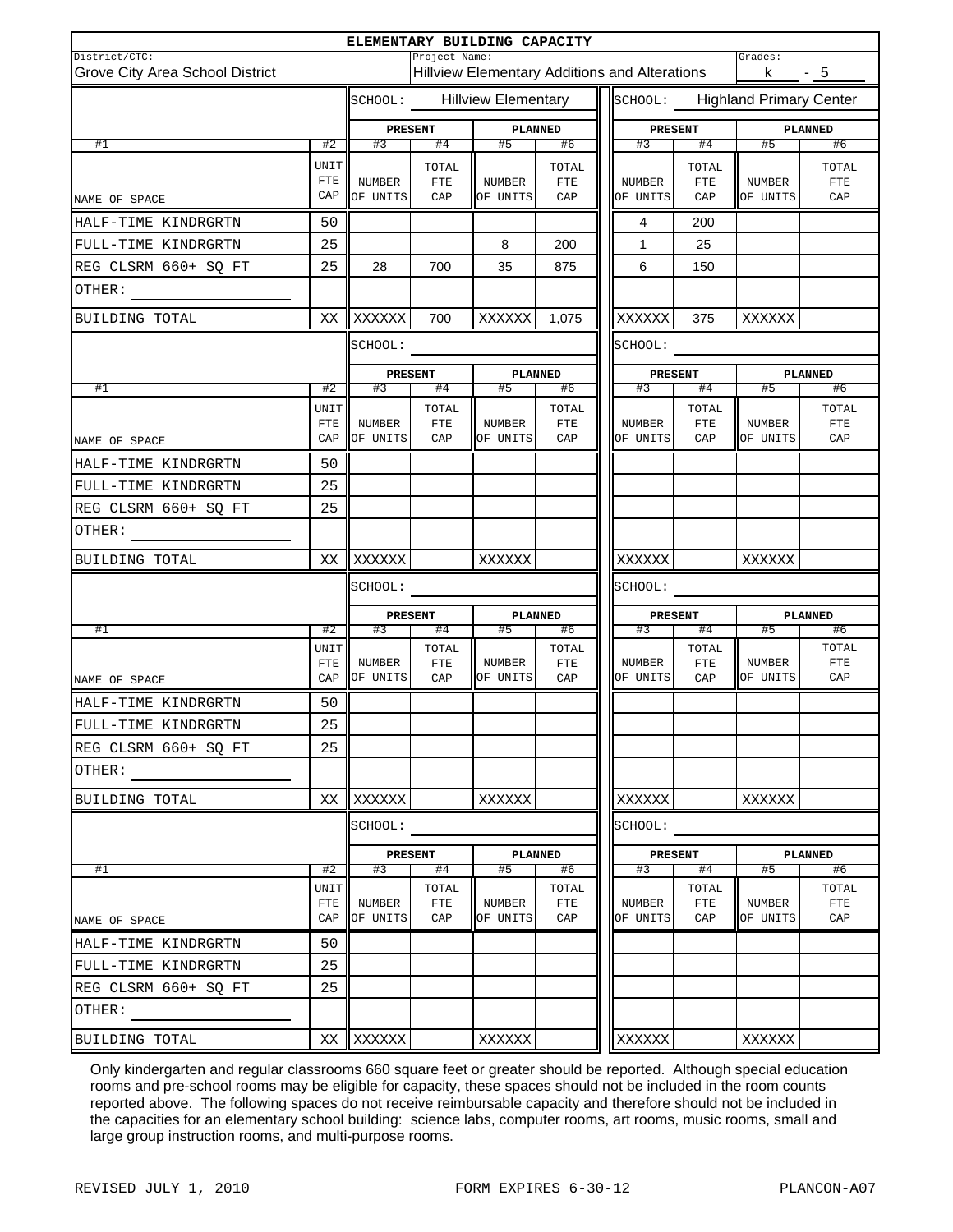|                                                  |                   | MIDDLE/SECONDARY BUILDING CAPACITY |                       |                     |                      |                                               |                    |                     |                      |
|--------------------------------------------------|-------------------|------------------------------------|-----------------------|---------------------|----------------------|-----------------------------------------------|--------------------|---------------------|----------------------|
| District/CTC:<br>Grove City Area School District |                   |                                    | Project Name:         |                     |                      | Hillview Elementary Additions and Alterations |                    | Grades:             | 5<br>k -             |
|                                                  |                   |                                    | sсноот: Middle School |                     |                      | SCHOOL: Senior High                           |                    |                     |                      |
|                                                  |                   | PRESENT                            |                       |                     | PLANNED              | PRESENT                                       |                    |                     | PLANNED              |
| #1                                               | #2                | #3                                 | #4                    | #5                  | #6                   | #3                                            | #4                 | #5                  | #6                   |
|                                                  | UNIT              | NUMBER                             | TOTAL                 | <b>NUMBER</b>       | TOTAL                | <b>NUMBER</b>                                 | TOTAL              | <b>NUMBER</b>       | TOTAL                |
| NAME OF SPACE                                    | <b>FTE</b><br>CAP | OF<br>UNITS                        | ${\rm FTE}$<br>CAP    | OF<br>UNITS         | ${\rm FTE}$<br>CAP   | OF<br>UNITS                                   | ${\rm FTE}$<br>CAP | ΟF<br>UNITS         | ${\rm FTE}$<br>CAP   |
| REG CLSRM 660+ SQ FT                             | 25                | 19                                 | 475                   |                     |                      | 23                                            | 575                |                     |                      |
| SCIENCE CLSRM 660+ SO FT                         | 25                | $\overline{2}$                     | 50                    |                     |                      | 2                                             | 50                 |                     |                      |
| SCIENCE LAB 660+ SQ FT                           | 20                | 1                                  | 20                    |                     |                      | 6                                             | 120                |                     |                      |
| PLANETARIUM W/CLSRM 660+ SQ FT                   | 20                |                                    |                       |                     |                      |                                               |                    |                     |                      |
| ALTERNATIVE ED ROOM 660+ SQ FT                   | 20                |                                    |                       |                     |                      |                                               |                    |                     |                      |
| BUSINESS CLSRM 660+ SQ FT                        | 25                | $\mathbf{1}$                       | 25                    |                     |                      | 1                                             | 25                 |                     |                      |
| BUSINESS LAB 660+ SQ FT                          | 20                |                                    |                       |                     |                      | $\mathbf{1}$                                  | 20                 |                     |                      |
| COMPUTER LAB 660+ SQ FT                          | 20                | 2                                  | 40                    |                     |                      | 3                                             | 60                 |                     |                      |
| TV INSTRUCTIONAL STUDIO 660+ SQ FT               | 20                |                                    |                       |                     |                      | 1                                             | 20                 |                     |                      |
| ART CLASSROOM 660+ SQ FT                         | 20                | $\mathbf{1}$                       | 20                    |                     |                      | $\overline{2}$                                | 40                 |                     |                      |
| MUSIC CLASSROOM 660+ SQ FT                       | 25                | $\mathbf{1}$                       | 25                    |                     |                      |                                               |                    |                     |                      |
| BAND ROOM 660+ SQ FT                             | 25                | 1                                  | 25                    |                     |                      | $\mathbf{1}$                                  | 25                 |                     |                      |
| ORCHESTRA ROOM 660+ SO FT                        | 25                |                                    |                       |                     |                      |                                               |                    |                     |                      |
| CHORAL ROOM 660+ SQ FT                           | 25                |                                    |                       |                     |                      |                                               |                    |                     |                      |
| FAMILY/CONSMR SCIENCE 660+ SQ FT                 | 20                | 1                                  | 20                    |                     |                      | 1                                             | 20                 |                     |                      |
| IA/SHOP 1800+ SO FT                              | 20                |                                    |                       |                     |                      | 2                                             | 40                 |                     |                      |
| TECH ED 1800+ SO FT                              | 20                | 1                                  | 20                    |                     |                      | $\mathbf{1}$                                  | 20                 |                     |                      |
| VO AG SHOP W/CLSRM 660+ SQ FT                    | 20                |                                    |                       |                     |                      |                                               |                    |                     |                      |
| DRIVER'S ED 660+ SQ FT                           | 20                |                                    |                       |                     |                      |                                               |                    |                     |                      |
| GYM 6500-7500 SQ FT                              | 66                | 1.0                                | 66                    |                     |                      | 2.0                                           | 132                |                     |                      |
| AUX GYM 2500 SQ FT                               | 33                |                                    |                       |                     |                      |                                               |                    |                     |                      |
| OTHER:                                           |                   |                                    |                       |                     |                      |                                               |                    |                     |                      |
| OTHER:                                           |                   |                                    |                       |                     |                      |                                               |                    |                     |                      |
| BUILDING TOTAL                                   |                   | XXX XXXXXX                         | 786                   | XXXXXX              |                      | XXXXX                                         | 1,147              | XXXXX               |                      |
| MS/SEC UTILIZATION (BLDG TOTAL X .9)             | XXX               | XXXXXX                             | 707                   | XXXXXX              |                      | XXXXX                                         | 1,032              | XXXXX               |                      |
|                                                  |                   | SCHOOL:                            |                       |                     |                      | SCHOOL:                                       |                    |                     |                      |
|                                                  |                   |                                    | <b>PRESENT</b>        |                     | PLANNED              |                                               | PRESENT            |                     | PLANNED              |
| #1                                               | #2                | #3                                 | #4                    | #5                  | #6                   | #3                                            | #4                 | #5                  | #6                   |
|                                                  | UNIT<br>FTE       | <b>NUMBER</b><br>OF                | TOTAL<br>${\tt FTE}$  | <b>NUMBER</b><br>OF | TOTAL<br>${\rm FTE}$ | <b>NUMBER</b><br>OF                           | TOTAL<br>FTE       | <b>NUMBER</b><br>OF | TOTAL<br>${\tt FTE}$ |
| NAME OF SPACE                                    | CAP               | UNITS                              | CAP                   | UNITS               | CAP                  | UNITS                                         | CAP                | UNITS               | CAP                  |
| REG CLSRM 660+ SQ FT                             | 25                |                                    |                       |                     |                      |                                               |                    |                     |                      |
| SCIENCE CLSRM 660+ SQ FT                         |                   |                                    |                       |                     |                      |                                               |                    |                     |                      |
|                                                  | 25                |                                    |                       |                     |                      |                                               |                    |                     |                      |
| SCIENCE LAB 660+ SQ FT                           | 20                |                                    |                       |                     |                      |                                               |                    |                     |                      |
| PLANETARIUM W/CLSRM 660+ SQ FT                   | 20                |                                    |                       |                     |                      |                                               |                    |                     |                      |
| ALTERNATIVE ED ROOM 660+ SQ FT                   | 20                |                                    |                       |                     |                      |                                               |                    |                     |                      |
| BUSINESS CLSRM 660+ SQ FT                        | 25                |                                    |                       |                     |                      |                                               |                    |                     |                      |
| BUSINESS LAB 660+ SQ FT                          | 20                |                                    |                       |                     |                      |                                               |                    |                     |                      |
| COMPUTER LAB 660+ SQ FT                          | 20                |                                    |                       |                     |                      |                                               |                    |                     |                      |
| TV INSTRUCTIONAL STUDIO 660+ SQ FT               | 20                |                                    |                       |                     |                      |                                               |                    |                     |                      |
| ART CLASSROOM 660+ SQ FT                         | 20                |                                    |                       |                     |                      |                                               |                    |                     |                      |
| MUSIC CLASSROOM 660+ SQ FT                       | 25                |                                    |                       |                     |                      |                                               |                    |                     |                      |
| BAND ROOM 660+ SQ FT                             | 25                |                                    |                       |                     |                      |                                               |                    |                     |                      |
| ORCHESTRA ROOM 660+ SQ FT                        | 25                |                                    |                       |                     |                      |                                               |                    |                     |                      |
| CHORAL ROOM 660+ SQ FT                           | 25                |                                    |                       |                     |                      |                                               |                    |                     |                      |
| FAMILY/CONSMR SCIENCE 660+ SQ FT                 | 20                |                                    |                       |                     |                      |                                               |                    |                     |                      |
| IA/SHOP 1800+ SQ FT                              | 20                |                                    |                       |                     |                      |                                               |                    |                     |                      |
| TECH ED 1800+ SQ FT                              | 20                |                                    |                       |                     |                      |                                               |                    |                     |                      |
| VO AG SHOP W/CLSRM 660+ SQ FT                    | 20                |                                    |                       |                     |                      |                                               |                    |                     |                      |
| DRIVER'S ED 660+ SQ FT                           | 20                |                                    |                       |                     |                      |                                               |                    |                     |                      |
| GYM 6500-7500 SQ FT                              | 66                |                                    |                       |                     |                      |                                               |                    |                     |                      |
| AUX GYM 2500 SQ FT                               | 33                |                                    |                       |                     |                      |                                               |                    |                     |                      |
| OTHER:                                           |                   |                                    |                       |                     |                      |                                               |                    |                     |                      |
| OTHER:                                           |                   |                                    |                       |                     |                      |                                               |                    |                     |                      |
| BUILDING TOTAL                                   |                   | XXX XXXXXX                         |                       | XXXXXX              |                      | XXXXX                                         |                    | XXXXX               |                      |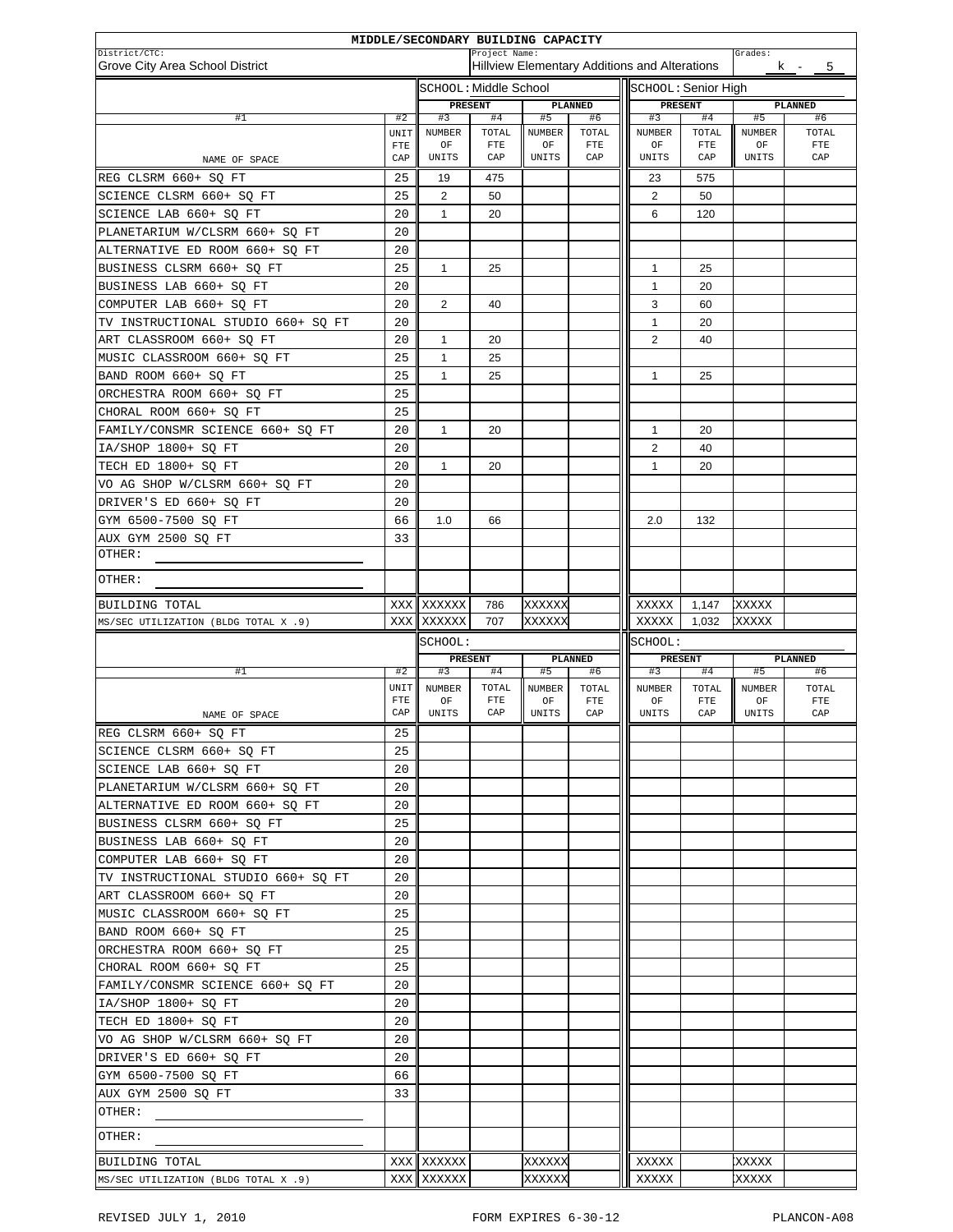|                                                                                             |                                                                                    |                      |                        |                          | SUMMARY OF OWNED BUILDINGS AND LAND                                                                                                                                                          |                      |                               |                            |                                                                                                                                        |                                                                                              |
|---------------------------------------------------------------------------------------------|------------------------------------------------------------------------------------|----------------------|------------------------|--------------------------|----------------------------------------------------------------------------------------------------------------------------------------------------------------------------------------------|----------------------|-------------------------------|----------------------------|----------------------------------------------------------------------------------------------------------------------------------------|----------------------------------------------------------------------------------------------|
| District/CTC:<br>Grove City Area School District                                            |                                                                                    |                      | Project Name:          |                          | Hillview Elementary Additions and Alterations                                                                                                                                                |                      |                               | Grades:                    | k                                                                                                                                      | 5                                                                                            |
|                                                                                             |                                                                                    | <b>PRESENT</b>       |                        |                          |                                                                                                                                                                                              |                      | <b>PLANNED</b>                |                            |                                                                                                                                        |                                                                                              |
| #1                                                                                          | #2                                                                                 | #3                   | #4                     | #5                       | #6                                                                                                                                                                                           | #7                   | #8                            | #9                         | #10                                                                                                                                    | #11                                                                                          |
| NAME OF BUILDING OR SITE<br>(INCLUDING DAO AND VACANT LAND)<br>OWNED BY SCHOOL DISTRICT/CTC | AND/OR<br>RENOVATION<br>DATES (BID<br>DATES (BID<br>OPENING DATES)<br>CONSTRUCTION | SITE SIZE<br>(ACRES) | <b>LEVELS</b><br>GRADE | $_{\rm FTE}$<br>BUILDING | CONVERSION /<br>DISPOSITION<br>AND PLANNED<br>COMPLETION DATE<br>BASED ON<br>OPTION CHOSEN                                                                                                   | SITE SIZE<br>(ACRES) | <b>LEVELS</b><br><b>GRADE</b> | PLANNED<br>BUILDING<br>FTE | PDE PROJECTED<br>GRADE LEVEL<br>ENROLLMENT<br>ENROLLMENT<br>10 YEARS LNTO<br>THE FUTURE                                                | FTE MINUS<br>ENROLLMENT<br>(#9 - #10)                                                        |
| <b>Highland Primary Center</b><br><b>Hillview Elementary</b>                                | 1960, 1990<br>1974, 1994                                                           | 20.8<br>49.7         | K-1<br>$2 - 5$         | 375<br>750               | Close, Divest<br>Maintain, Additions/Alts                                                                                                                                                    | 49.7                 | k-5                           | 1,075                      | XXXXXXXX<br>XXXXXXXX<br>XXXXXXXX<br>XXXXXXXX<br>XXXXXXXX<br>XXXXXXXX XXXXXXXX<br>XXXXXXXX<br>XXXXXXXX XXXXXXXX<br>XXXXXXXX<br>XXXXXXXX | XXXXXXXX<br>xxxxxxxx<br>XXXXXXXX<br>XXXXXXXX<br>XXXXXXXX<br>XXXXXXXX<br>XXXXXXXX<br>XXXXXXXX |
| Subtotal                                                                                    | XXXXXXXXX                                                                          | XXX                  | XXXX                   | 1,125                    | XXXXXXXXXXXXXXXXXXXXX                                                                                                                                                                        | XXX                  | XXXX                          | 1,075                      | XXXXXXXX<br>XXXXXXXX<br>XXXXXXXX<br>XXXXXXXX<br>744                                                                                    | xxxxxxxx<br>xxxxxxxx<br>XXXXXXXX<br>xxxxxxxx<br>331                                          |
|                                                                                             |                                                                                    |                      |                        |                          |                                                                                                                                                                                              |                      |                               |                            | XXXXXXXX                                                                                                                               | XXXXXXXX                                                                                     |
| <b>Middle School</b>                                                                        | 2007                                                                               | 49.7                 | $6 - 8$                | 707                      | Maintain                                                                                                                                                                                     |                      |                               |                            | XXXXXXXX<br>XXXXXXXX XXXXXXXX<br>XXXXXXXX<br>XXXXXXXX XXXXXXXX<br>XXXXXXXX<br>XXXXXXXX                                                 | xxxxxxxx<br>XXXXXXXX<br>xxxxxxxx<br>XXXXXXXX                                                 |
| Subtotal                                                                                    | XXXXXXXXX                                                                          | XXX                  | XXXX                   | 707                      | XXXXXXXXXXXXXXXXXXXXXX                                                                                                                                                                       | XXX                  | XXXX                          |                            |                                                                                                                                        |                                                                                              |
| Senior High<br>site shared with Highland Primary Center                                     | 1954, 65, 98                                                                       | 20.8                 | $9 - 12$               |                          | 1,147 Maintain                                                                                                                                                                               | 20.8 *               | $9 - 12$                      | 1,147                      | XXXXXXXX XXXXXXXX<br>XXXXXXXX<br>XXXXXXXX<br>XXXXXXXX<br>XXXXXXXX<br>XXXXXXXX                                                          | XXXXXXXX<br>XXXXXXXX<br>XXXXXXXX<br>XXXXXXXX<br>XXXXXXXX                                     |
| Subtotal                                                                                    | XXXXXXXXX                                                                          | XXX                  | XXXX                   | 1,147                    | site shared with Highland Primary Center<br>XXXXXXXXXXXXXXXXXXXXX                                                                                                                            | XXX                  | XXXX                          | 1,147                      | XXXXXXXX<br>1,105                                                                                                                      | XXXXXXXX<br>42                                                                               |
| <b>Forker Field</b><br>Disttrict Administration Offices**                                   | 1973, 07<br>1998                                                                   | 20.8                 | na<br>na               |                          | Maintain<br>na Relocate to Hillview Building                                                                                                                                                 | 20.8                 | na                            |                            | XXXXXXXX<br>XXXXXXXX<br>XXXXXXXX<br>XXXXXXXX XXXXXXXX<br>XXXXXXXX XXXXXXXX<br>DESCRIPT ION OF<br><b>BOARD</b>                          | XXXXXXXX<br>xxxxxxxx<br>xxxxxxxx<br><b>ACTIONS</b>                                           |
| Site shared with Highland Elementary and Senior High<br>Subtotal                            | XXXXXXXXX                                                                          | XXX                  | XXXX                   |                          | XXXXXXXXXXXXXXXXXXXXXX                                                                                                                                                                       | XXX                  | XXXX                          |                            | REQUIRED BELOW                                                                                                                         |                                                                                              |
| TOTAL                                                                                       | XXXXXXXXX                                                                          | XXX                  | XXXX                   |                          | 2,979   XXXXXXXXXXXXXXXXXXXXX                                                                                                                                                                | XXX                  | XXXX                          | 2,222                      | 1,849                                                                                                                                  | 373                                                                                          |
| <b>CHECK IF APPLICABLE:</b>                                                                 |                                                                                    |                      |                        |                          | ACTIONS TO BE TAKEN IN THE FUTURE IF PROJECTIONS COME TRUE<br>AND THE SCHOOL DISTRICT EXPERIENCES EXCESS OR INSUFFICIENT CAPACITY<br>(FTE MINUS PROJECTED ENROLLMENT (Col. 11) > + or - 300) |                      |                               |                            |                                                                                                                                        |                                                                                              |
|                                                                                             | X<br>X                                                                             |                      |                        |                          | EXPAND PROGRAMS OR COURSE OFFERINGS<br>PROVIDE SPACE FOR USE BY COMMUNITY GROUPS OR SERVICE AGENCIES                                                                                         |                      |                               |                            |                                                                                                                                        |                                                                                              |
|                                                                                             |                                                                                    |                      |                        |                          | OFFER FULL-TIME KINDERGARTEN OR PRE-SCHOOL                                                                                                                                                   |                      |                               |                            |                                                                                                                                        |                                                                                              |
|                                                                                             |                                                                                    |                      |                        | REDUCE CLASS SIZE        |                                                                                                                                                                                              |                      |                               |                            |                                                                                                                                        |                                                                                              |
|                                                                                             |                                                                                    |                      | CLOSE SCHOOL(S)        |                          |                                                                                                                                                                                              |                      |                               |                            |                                                                                                                                        |                                                                                              |
|                                                                                             |                                                                                    |                      |                        | OTHER (DESCRIBE):        |                                                                                                                                                                                              |                      |                               |                            |                                                                                                                                        |                                                                                              |
| REVISED JULY 1, 2010                                                                        |                                                                                    |                      |                        |                          | FORM EXPIRES 6-30-12                                                                                                                                                                         |                      |                               |                            |                                                                                                                                        | PLANCON-A09                                                                                  |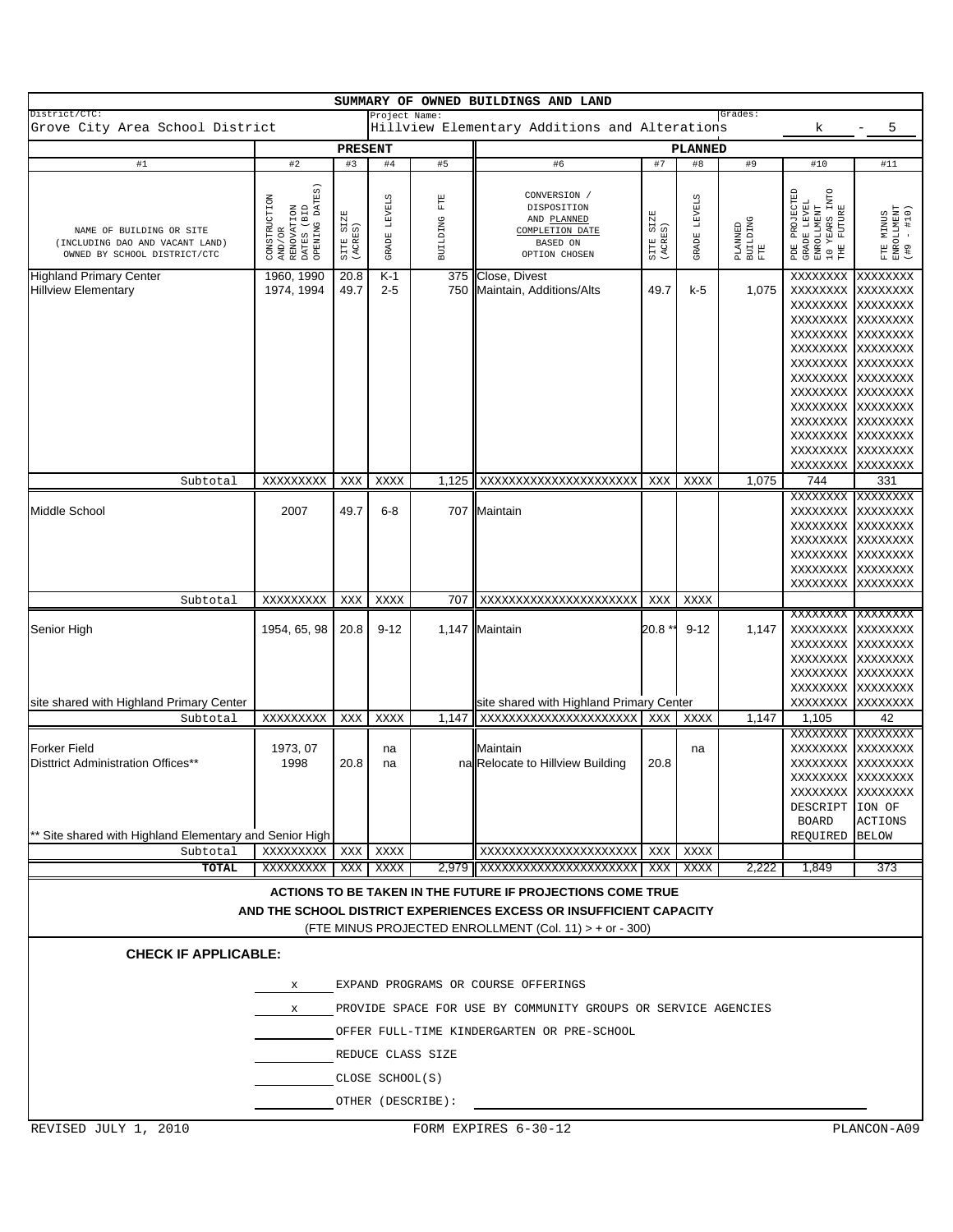|               | ENROLLMENT PROJECTIONS BY GRADE LEVEL                                                                                                                                                                                                                                                                                                                                                                                                                                                                                                                                                                                                       |                              |                                                      |
|---------------|---------------------------------------------------------------------------------------------------------------------------------------------------------------------------------------------------------------------------------------------------------------------------------------------------------------------------------------------------------------------------------------------------------------------------------------------------------------------------------------------------------------------------------------------------------------------------------------------------------------------------------------------|------------------------------|------------------------------------------------------|
| District/CTC: | Project Name:<br>Grove City Area School District<br><b>Hillview Elementary Additions and Alterations</b>                                                                                                                                                                                                                                                                                                                                                                                                                                                                                                                                    |                              | Grades:<br>5<br>κ                                    |
|               | ENROLLMENT PROJECTIONS FOR PROJECT BUILDING GRADES                                                                                                                                                                                                                                                                                                                                                                                                                                                                                                                                                                                          |                              |                                                      |
|               | A. Current Elementary/Secondary Public Enrollment For October<br>(See instructions for further direction.)                                                                                                                                                                                                                                                                                                                                                                                                                                                                                                                                  | 2015                         |                                                      |
|               | 1. Current District Enrollment For Grades K-12                                                                                                                                                                                                                                                                                                                                                                                                                                                                                                                                                                                              |                              | 2,459                                                |
|               | 2. Current Enrollment For Project Building Grades<br>K-                                                                                                                                                                                                                                                                                                                                                                                                                                                                                                                                                                                     | 5                            | 877                                                  |
|               | (See instructions for further direction)<br>3. Current Enrollment For Project Building Grades + 10% or 15%<br>(A2 times 1.10 For Districts With Total Enrollment > 1500 or<br>A2 times 1.15 For Districts With Total Enrollment =< 1500)                                                                                                                                                                                                                                                                                                                                                                                                    |                              | 965                                                  |
|               | <b>July 2012</b><br>B. PDE Enrollment Projections, Dated                                                                                                                                                                                                                                                                                                                                                                                                                                                                                                                                                                                    |                              |                                                      |
|               | Highest Projected Enrollment for Project Grades<br>(See instructions for further direction)                                                                                                                                                                                                                                                                                                                                                                                                                                                                                                                                                 |                              | 841                                                  |
|               | C. District Projected Enrollment*                                                                                                                                                                                                                                                                                                                                                                                                                                                                                                                                                                                                           |                              |                                                      |
|               | Source Document( $s$ ), Date Prepared and Page Number( $s$ ):                                                                                                                                                                                                                                                                                                                                                                                                                                                                                                                                                                               |                              |                                                      |
|               |                                                                                                                                                                                                                                                                                                                                                                                                                                                                                                                                                                                                                                             |                              |                                                      |
|               | D. Highest Projected Enrollment (highest of A3, B or C)                                                                                                                                                                                                                                                                                                                                                                                                                                                                                                                                                                                     |                              | 965                                                  |
|               | E. Planned Capacity for Project Grades                                                                                                                                                                                                                                                                                                                                                                                                                                                                                                                                                                                                      |                              |                                                      |
|               | (A09, Project Grades Subtotal from Col. #9)                                                                                                                                                                                                                                                                                                                                                                                                                                                                                                                                                                                                 |                              | 1,075                                                |
|               | F. Enrollment to Capacity Adjustment Factor (D divided by E)                                                                                                                                                                                                                                                                                                                                                                                                                                                                                                                                                                                |                              | 0.8977<br>(ROUND TO 4 DEC PL;<br>$MAXIMUM = 1.0000)$ |
|               | *If this project's Highest Projected Enrollment (line D) is based on<br>district-generated enrollment projections (line C), provide the<br>projections and supporting documentation.                                                                                                                                                                                                                                                                                                                                                                                                                                                        |                              |                                                      |
|               | ACT 34 OF 1973:<br>SUBSTANTIAL ADDITION DETERMINATION                                                                                                                                                                                                                                                                                                                                                                                                                                                                                                                                                                                       |                              |                                                      |
|               | Act 34 of 1973 applies to all new school buildings, district administration<br>offices, and substantial building additions. A building addition is considered<br>substantial when its planned architectural area divided by the existing<br>structure's architectural area is greater than 20%. If your project includes<br>an addition, use the following calculations to determine the applicability<br>of Act 34.                                                                                                                                                                                                                        |                              |                                                      |
|               | G. Architectural Area - Addition                                                                                                                                                                                                                                                                                                                                                                                                                                                                                                                                                                                                            | 78,860                       | sq. ft.                                              |
|               | H. Architectural Area - Existing Structure                                                                                                                                                                                                                                                                                                                                                                                                                                                                                                                                                                                                  | 79,000                       | sq. ft.                                              |
|               | (G divided by H times 100)                                                                                                                                                                                                                                                                                                                                                                                                                                                                                                                                                                                                                  | 99.82<br>(ROUND TO 2 DEC PL) | ႜ<br><b>HEARING</b><br><b>REQUIRED</b>               |
|               | Act 34 of 1973 requires a public hearing and the distribution of specific<br>project information for school construction projects involving the<br>construction of a new building or a substantial addition to an existing<br>structure. If Act 34 hearing requirements apply to this project, draft<br>copies of the Act 34 hearing advertisement and the project description<br>must be submitted to the Department of Education for review and approval<br>prior to advertising for the hearing as well as prior to their publication<br>and public distribution to ensure that all Act 34 requirements will be met<br>for this project. |                              |                                                      |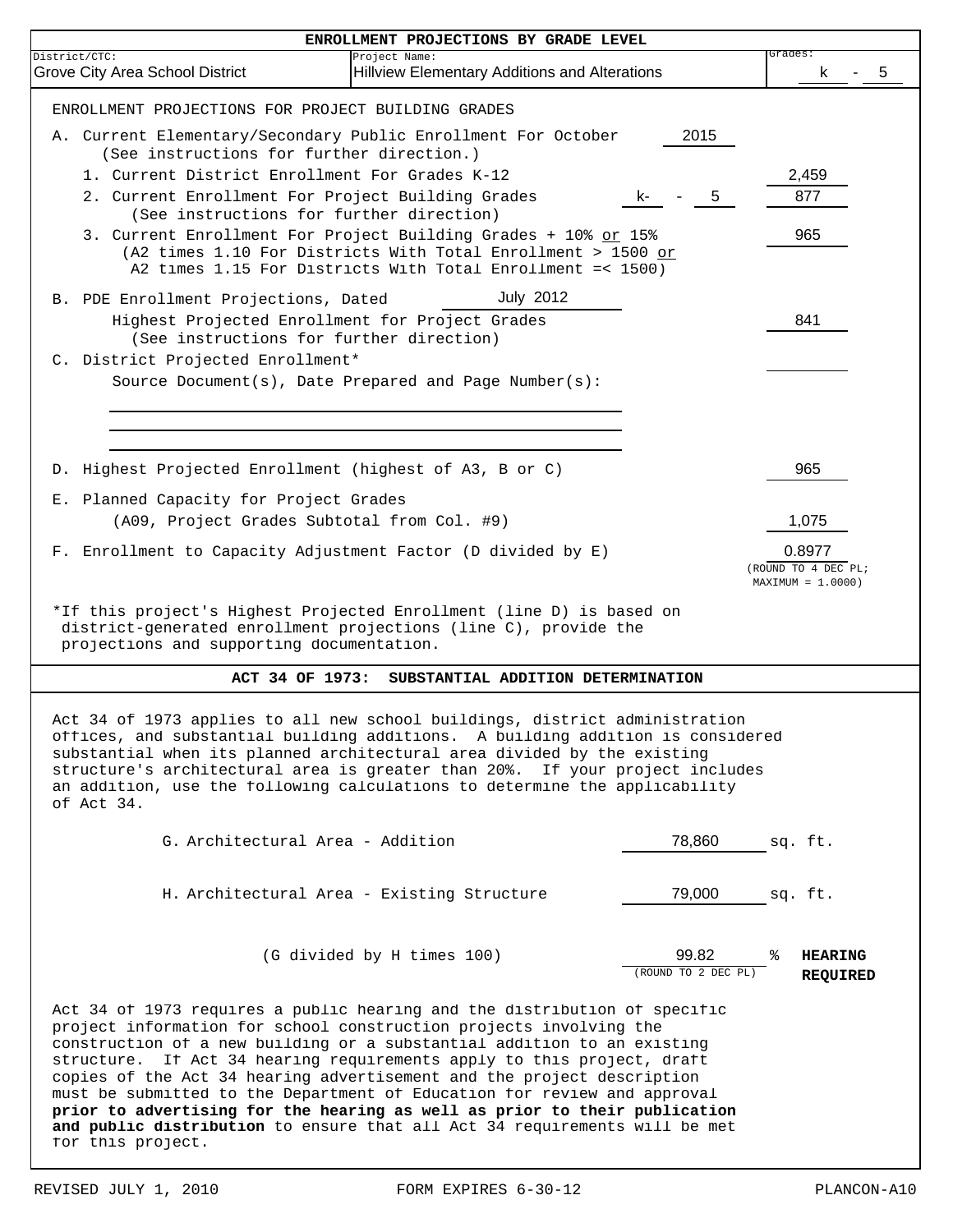| ELEMENTARY ROOM SCHEDULE FOR PROJECT BUILDING (1 OF 2) |                      |                 |                                                                                                   |                 |                      |                     |                     |               |              |                                              |              |  |
|--------------------------------------------------------|----------------------|-----------------|---------------------------------------------------------------------------------------------------|-----------------|----------------------|---------------------|---------------------|---------------|--------------|----------------------------------------------|--------------|--|
| District/CTC:<br>Grove City Area School District       |                      |                 | Project Name:<br>Grades:<br><b>Hillview Elementary Additions and Alterations</b><br><u>k - 5 </u> |                 |                      |                     |                     |               |              |                                              |              |  |
|                                                        |                      |                 |                                                                                                   |                 |                      |                     |                     |               |              | PROJECT PLANNED SPACES - SCHEDULED AREA ONLY |              |  |
|                                                        |                      |                 |                                                                                                   | <b>EXISTING</b> |                      |                     |                     | <b>NEW</b>    |              |                                              | <b>TOTAL</b> |  |
| #1                                                     | #2                   | #3              | #4                                                                                                | #5              | #6                   | #7                  | #8                  | #9            | #10          | #11                                          | #12          |  |
|                                                        | UNIT<br>$_{\rm FTE}$ | UNIT<br>AREA    | <b>NUMBER</b><br>ОF                                                                               | TOTAL<br>AREA   | TOTAL<br>${\tt FTE}$ | <b>UNIT</b><br>AREA | <b>NUMBER</b><br>OF | TOTAL<br>AREA | TOTAL<br>FTE | TOTAL<br>AREA                                | TOTAL<br>FTE |  |
| NAME OF SPACE                                          | CAP                  | SQ FT           | UNITS                                                                                             | SQ FT           | CAP                  | SQ FT               | UNITS               | SQ FT         | CAP          | SQ FT                                        | CAP          |  |
| LIBRARY                                                | XXX                  |                 |                                                                                                   |                 | XXXX                 |                     |                     |               | XXXX         |                                              | XXXXX        |  |
| HALF-TIME KINDRGRTN                                    | 50                   |                 |                                                                                                   |                 |                      |                     |                     |               |              |                                              |              |  |
| HALF-TIME KINDRGRTN                                    | 50                   |                 |                                                                                                   |                 |                      |                     |                     |               |              |                                              |              |  |
| HALF-TIME KINDRGRTN                                    | 50                   |                 |                                                                                                   |                 |                      |                     |                     |               |              |                                              |              |  |
| FULL-TIME KINDRGRTN                                    | 25                   | 950             | 8.0                                                                                               | 7,600           | 200                  |                     |                     |               |              | 7,600                                        | 200          |  |
| FULL-TIME KINDRGRTN                                    | 25                   |                 |                                                                                                   |                 |                      |                     |                     |               |              |                                              |              |  |
| FULL-TIME KINDRGRTN                                    | 25                   |                 |                                                                                                   |                 |                      |                     |                     |               |              |                                              |              |  |
| REG CLSRM 660+ SQ FT                                   | 25                   | 950             | 14.0                                                                                              | 13,300          | 350                  |                     |                     |               |              | 13,300                                       | 350          |  |
| REG CLSRM 660+ SQ FT                                   | 25                   |                 |                                                                                                   |                 |                      | 1,000               | 21.0                | 21,000        | 525II        | 21,000                                       | 525          |  |
| REG CLSRM 660+ SQ FT                                   | 25                   |                 |                                                                                                   |                 |                      |                     |                     |               |              |                                              |              |  |
| REG CLSRM 660+ SQ FT                                   | 25                   |                 |                                                                                                   |                 |                      |                     |                     |               |              |                                              |              |  |
| REG CLSRM 660+ SQ FT                                   | 25                   |                 |                                                                                                   |                 |                      |                     |                     |               |              |                                              |              |  |
| REG CLSRM 660+ SQ FT                                   | 25                   |                 |                                                                                                   |                 |                      |                     |                     |               |              |                                              |              |  |
| REG CLSRM 660+ SQ FT                                   | 25                   |                 |                                                                                                   |                 |                      |                     |                     |               |              |                                              |              |  |
| REG CLSRM 660+ SQ FT                                   | 25                   |                 |                                                                                                   |                 |                      |                     |                     |               |              |                                              |              |  |
| REG CLSRM 660+ SQ FT                                   | 25                   |                 |                                                                                                   |                 |                      |                     |                     |               |              |                                              |              |  |
| REG CLSRM 660+ SQ FT                                   | 25                   |                 |                                                                                                   |                 |                      |                     |                     |               |              |                                              |              |  |
| REG CLSRM 660+ SQ FT                                   | 25                   |                 |                                                                                                   |                 |                      |                     |                     |               |              |                                              |              |  |
| REG CLSRM 660+ SQ FT                                   | 25                   |                 |                                                                                                   |                 |                      |                     |                     |               |              |                                              |              |  |
| REG CLSRM 660+ SQ FT                                   | 25                   |                 |                                                                                                   |                 |                      |                     |                     |               |              |                                              |              |  |
| REG CLSRM 660+ SQ FT                                   | 25                   |                 |                                                                                                   |                 |                      |                     |                     |               |              |                                              |              |  |
| REG CLSRM 660+ SO FT                                   | 25                   |                 |                                                                                                   |                 |                      |                     |                     |               |              |                                              |              |  |
| REG CLSRM 660+ SQ FT                                   | 25                   |                 |                                                                                                   |                 |                      |                     |                     |               |              |                                              |              |  |
| SPECIAL ED ROOMS                                       | XXX                  |                 |                                                                                                   | SEE PAGE A18    |                      |                     |                     | SEE PAGE A18  |              | XXXXXX                                       | XXXXX        |  |
| SMALL GROUP <850 SQ FT                                 | XXX                  |                 |                                                                                                   |                 | <b>XXXX</b>          |                     |                     |               | XXXX         |                                              | XXXXX        |  |
| SMALL GROUP <850 SQ FT                                 | XXX                  |                 |                                                                                                   |                 | XXXX                 |                     |                     |               | XXXX         |                                              | XXXXX        |  |
| LARGE GROUP INS 850+ SQ FT                             | XXX                  |                 |                                                                                                   |                 | XXXX                 | 1,800               | 4.0                 | 7,200         | XXXX         | 7,200                                        | XXXXX        |  |
| LARGE GROUP INS 850+ SQ FT                             | XXX                  |                 |                                                                                                   |                 | XXXX                 |                     |                     |               | XXXX         |                                              | XXXXX        |  |
| ALTERNATIVE ED ROOM 660+ SQ FT                         | XXX                  |                 |                                                                                                   |                 | XXXX                 |                     |                     |               | XXXX         |                                              | XXXXX        |  |
| OTHER: Health Classroom                                | 25                   |                 |                                                                                                   |                 |                      | 850                 | 1.0                 | 850           | 25           | 850                                          | 25           |  |
| OTHER: Library Classroom                               | 25                   | 850             | 1.0                                                                                               | 850             | 25                   |                     |                     |               |              | 850                                          | 25           |  |
| OTHER:                                                 |                      |                 |                                                                                                   |                 |                      |                     |                     |               |              |                                              |              |  |
| OTHER:                                                 |                      |                 |                                                                                                   |                 |                      |                     |                     |               |              |                                              |              |  |
| OTHER:                                                 |                      |                 |                                                                                                   |                 |                      |                     |                     |               |              |                                              |              |  |
| OTHER:                                                 |                      |                 |                                                                                                   |                 |                      |                     |                     |               |              |                                              |              |  |
| OTHER:                                                 |                      |                 |                                                                                                   |                 |                      |                     |                     |               |              |                                              |              |  |
| PAGE A11 SUBTOTAL                                      |                      | XXX XXXXX XXXXX |                                                                                                   | 21,750          |                      | 575 XXXXX XXXXX     |                     | 29,050        |              | 550 50,800                                   | 1,125        |  |

REVISED JULY 1, 2010 FORM EXPIRES 6-30-12 PLANCON-A11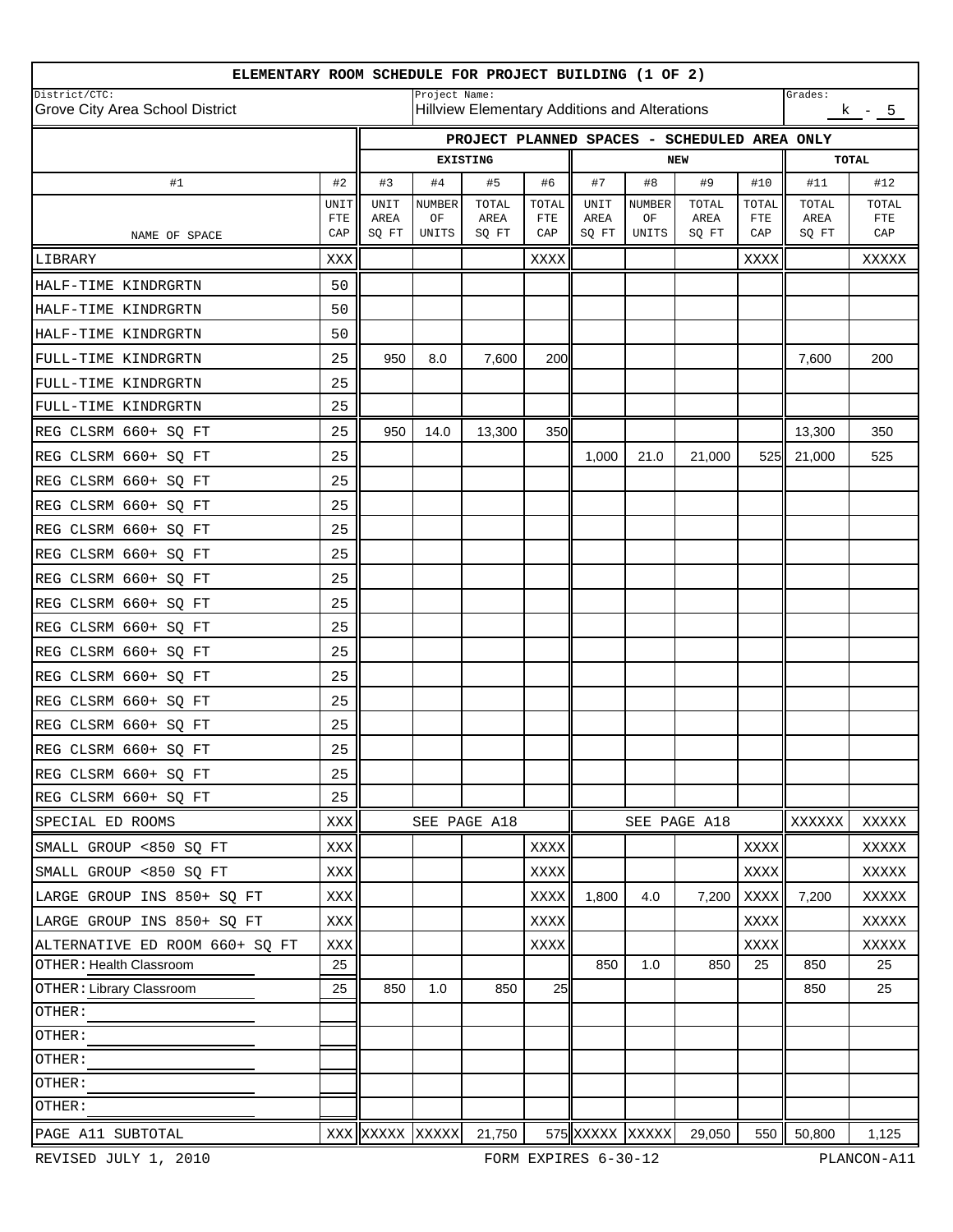|                                                  | ELEMENTARY ROOM SCHEDULE FOR PROJECT BUILDING (2 OF 2) |               |               |                                              |                                               |               |               |               |              |               |                   |
|--------------------------------------------------|--------------------------------------------------------|---------------|---------------|----------------------------------------------|-----------------------------------------------|---------------|---------------|---------------|--------------|---------------|-------------------|
| District/CTC:<br>Grove City Area School District |                                                        |               | Project Name: |                                              | Hillview Elementary Additions and Alterations |               |               |               | Grades:      | $k - 5$       |                   |
|                                                  |                                                        |               |               | PROJECT PLANNED SPACES - SCHEDULED AREA ONLY |                                               |               |               |               |              |               |                   |
|                                                  |                                                        |               |               | <b>EXISTING</b>                              |                                               | <b>NEW</b>    |               |               | <b>TOTAL</b> |               |                   |
| #1                                               | #2                                                     | #3            | #4            | #5                                           | #6                                            | #7            | #8            | #9            | #10          | #11           | #12               |
|                                                  | UNIT                                                   | UNIT          | <b>NUMBER</b> | TOTAL                                        | TOTAL                                         | UNIT          | <b>NUMBER</b> | TOTAL         | TOTAL        | TOTAL         | TOTAL             |
| NAME OF SPACE                                    | FTE<br>CAP                                             | AREA<br>SQ FT | ΟF<br>UNITS   | AREA<br>SQ FT                                | ${\tt FTE}$<br>CAP                            | AREA<br>SQ FT | OF<br>UNITS   | AREA<br>SQ FT | FTE<br>CAP   | AREA<br>SQ FT | <b>FTE</b><br>CAP |
| COMPUTER ROOM                                    | XXX                                                    | 1,000         | 1.0           | 1,000                                        | XXXX                                          | 1,000         | 2.0           | 2,000         | XXXX         | 3,000         | XXXXX             |
| COMPUTER ROOM                                    | XXX                                                    |               |               |                                              | XXXX                                          |               |               |               | XXXX         |               | XXXXX             |
| COMPUTER ROOM                                    | XXX                                                    |               |               |                                              | XXXX                                          |               |               |               | XXXX         |               | XXXXX             |
| ART ROOM                                         | XXX                                                    | 1,100         | 1.0           | 1,100                                        | XXXX                                          |               |               |               | XXXX         | 1,100         | XXXXX             |
| ART ROOM                                         | XXX                                                    |               |               |                                              | XXXX                                          |               |               |               | XXXX         |               | XXXXX             |
| ART ROOM                                         | XXX                                                    |               |               |                                              | XXXX                                          |               |               |               | XXXX         |               | XXXXX             |
| MUSIC ROOM                                       | XXX                                                    |               |               |                                              | XXXX                                          | 1,000         | 1.0           | 1,000         | XXXX         | 1,000         | XXXXX             |
| MUSIC ROOM                                       | XXX                                                    |               |               |                                              | XXXX                                          | 1,200         | 1.0           | 1,200         | XXXX         | 1,200         | XXXXX             |
| MUSIC ROOM                                       | XXX                                                    |               |               |                                              | XXXX                                          |               |               |               | XXXX         |               | XXXXX             |
| OTHER: Band Room                                 | XXX                                                    |               |               |                                              | <b>XXXX</b>                                   | 1,400         | 1.0           | 1,400         | XXXX         | 1,400         | XXXXX             |
| OTHER:                                           | XXX                                                    |               |               |                                              | XXXX                                          |               |               |               | XXXX         |               | XXXXX             |
| MULTI-PURPOSE RM                                 | XXX                                                    | 6,000         | 1.0           | 6,000                                        | XXXX                                          | 8,000         | 1.0           | 8,000         | XXXX         | 14,000        | XXXXX             |
| STAGE/PLATFORM                                   | XXX                                                    |               |               |                                              | XXXX                                          | 1,800         | 1.0           | 1,800         | XXXX         | 1,800         | XXXXX             |
| LOCKER ROOM, DRYING                              | XXX                                                    |               |               |                                              | XXXX                                          |               |               |               | XXXX         |               | XXXXX             |
| & SHOWER RM - BOYS                               | XXX                                                    |               |               |                                              | XXXX                                          | 1,000         | 1.0           | 1,000         | <b>XXXX</b>  | 1,000         | XXXXX             |
| LOCKER ROOM, DRYING<br>& SHOWER RM - GIRLS       | XXX<br>XXX                                             |               |               |                                              | XXXX<br>XXXX                                  | 1,000         |               |               | XXXX<br>XXXX |               | XXXXX<br>XXXXX    |
| NATATORIUM                                       | <b>XXX</b>                                             |               |               | SEE PAGE A19                                 |                                               |               |               | SEE PAGE A19  |              | XXXXX         | XXXXX             |
| KITCHEN & STORAGE                                | XXX                                                    |               |               |                                              | XXXX                                          |               |               |               | XXXX         |               | XXXXX             |
| # OF SERVINGS:<br>3                              | XXX                                                    |               |               |                                              | XXXX                                          |               |               |               | XXXX         |               | XXXXX             |
| MEALS PREPARED PER                               | <b>XXX</b>                                             | 2,700         | 1.0           |                                              | 2,700 XXXX                                    |               |               |               | <b>XXXX</b>  | 2,700         | XXXXX             |
| 275<br>SERVING:                                  | XXX                                                    |               |               |                                              | XXXX                                          |               |               |               | <b>XXXX</b>  |               | XXXXX             |
| CAFETERIA                                        | XXX                                                    |               |               |                                              | XXXX                                          |               |               |               | XXXX         |               | XXXXX             |
| 300<br>TO SEAT:                                  | XXX                                                    | 4,200         | 1.0           | 4,200                                        | XXXX                                          |               |               |               | <b>XXXX</b>  | 4,200         | XXXXX             |
| FACULTY DINING ROOM                              | XXX                                                    | 500           | 1.0           | 500                                          | XXXX                                          |               |               |               | XXXX         | 500           | XXXXX             |
| FACULTY ROOM                                     | XXX                                                    | 550           | 1.0           | 550                                          | XXXX                                          | 550           | 2.0           | 1,100         | XXXX         | 1,650         | XXXXX             |
| HEALTH SUITE (NURSE)                             | XXX                                                    |               |               |                                              | XXXX                                          | 1,400         | 1.0           | 1,400         | XXXX         | 1,400         | XXXXX             |
| BLDG ADMIN/GUIDANCE<br>TOTAL STAFF:<br>5         | XXX<br>XXX                                             |               |               |                                              | XXXX<br>XXXX                                  | 2,800         | 1.0           | 2,800         | XXXX<br>XXXX | 2,800         | XXXXX<br>XXXXX    |
| OTHER: Fitness Room                              | XXX                                                    |               |               |                                              | XXXX                                          | 1,800         | 1.0           | 1,800         | XXXX         | 1,800         | XXXXX             |
| <b>OTHER: Primary Reading Rm</b>                 | XXX                                                    | 1,200         | 1.0           | 1,200                                        | XXXX                                          |               |               |               | XXXX         | 1,200         | XXXXX             |
| <b>OTHER: Community Room</b>                     | XXX                                                    |               |               |                                              | XXXX                                          | 900           | 1.0           | 900           | <b>XXXX</b>  | 900           | XXXXX             |
| OTHER:                                           | XXX                                                    |               |               |                                              | XXXX                                          |               |               |               | XXXX         |               | XXXXX             |
| OTHER:                                           | <b>XXX</b>                                             |               |               |                                              | XXXX                                          |               |               |               | XXXX         |               | XXXXX             |
| OTHER:                                           | XXX                                                    |               |               |                                              | XXXX                                          |               |               |               | XXXX         |               | XXXXX             |
| PAGE A12 SUBTOTAL                                |                                                        | XXX XXXXX     | XXXXX         | 17,250                                       | XXXX                                          | XXXXX         | XXXXX         | 24,400        | <b>XXXX</b>  | 41,650        | XXXXX             |
| PAGE A11 SUBTOTAL                                |                                                        | XXX XXXXX     | XXXXX         | 21,750                                       | 575                                           | XXXXX         | XXXXX         | 29,050        | 550          | 50,800        | 1,125             |
| BUILDING TOTAL                                   |                                                        | XXX XXXXX     | XXXXX         | 39,000                                       | 575                                           | XXXXX         | XXXXX         | 53,450        | 550          | 92,450        | 1,125             |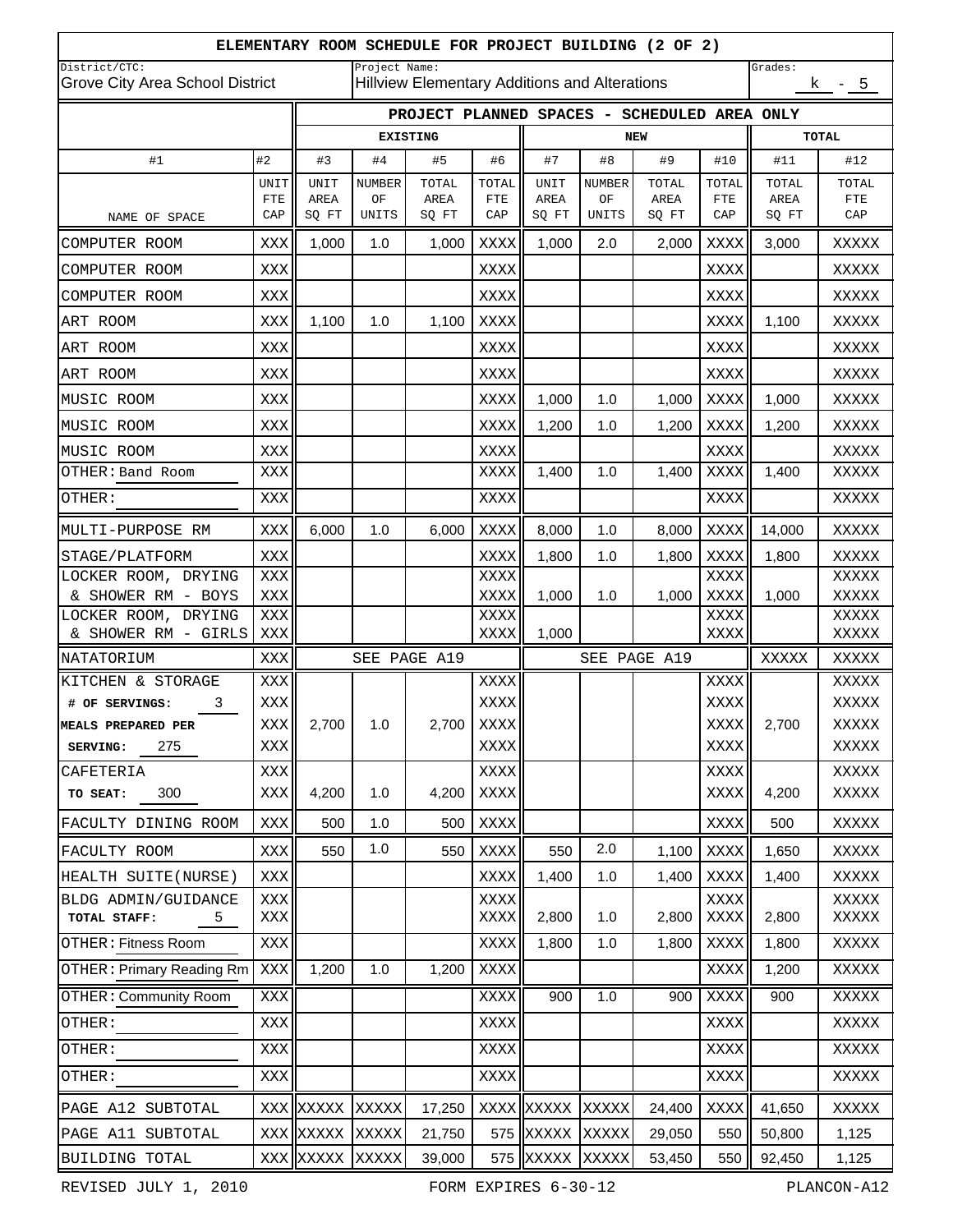|                                                                                                       | CENTRAL DISTRICT ADMINISTRATION OFFICE               |                             |         |     |             |
|-------------------------------------------------------------------------------------------------------|------------------------------------------------------|-----------------------------|---------|-----|-------------|
| District/CTC:                                                                                         | Project Name:                                        |                             | Grades: |     |             |
| Grove City Area School District                                                                       | <b>Hillview Elementary Additions and Alterations</b> |                             |         | k   | 5           |
| If this project building includes office space for central district administration, provide the       |                                                      |                             |         |     |             |
| position for each staff member who will be working in this office space. For vacant or new positions, |                                                      |                             |         |     |             |
| indicate prospective employment date. Attach additional sheets if necessary.                          |                                                      |                             |         |     |             |
| POSITION (If vacant or new,                                                                           |                                                      | POSITION (If vacant or new, |         |     |             |
| indicate date to be filled)                                                                           |                                                      | indicate date to be filled) |         |     |             |
| 1. Superintendent                                                                                     | 41.                                                  |                             |         |     |             |
| 2. Assitant Superintendent                                                                            | 42.                                                  |                             |         |     |             |
| 3. Pupil Services Director                                                                            | 43.                                                  |                             |         |     |             |
| 4. Psychologist                                                                                       | 44.                                                  |                             |         |     |             |
| 5. Business Manager                                                                                   | 45.                                                  |                             |         |     |             |
| 6. Transportation Director                                                                            | 46.                                                  |                             |         |     |             |
| 7. Payroll                                                                                            | 47.                                                  |                             |         |     |             |
| 8. Accounts Payable                                                                                   | 48.                                                  |                             |         |     |             |
| 9. Confidential Secretary                                                                             | 49.                                                  |                             |         |     |             |
| 10. Special Education Secretary                                                                       | $50.$                                                |                             |         |     |             |
| 11. Technology Director                                                                               | 51.                                                  |                             |         |     |             |
| 12.                                                                                                   | 52.                                                  |                             |         |     |             |
| 13.                                                                                                   | 53.                                                  |                             |         |     |             |
| 14.                                                                                                   | 54.                                                  |                             |         |     |             |
| 15.                                                                                                   | 55.                                                  |                             |         |     |             |
| 16.                                                                                                   | 56.                                                  |                             |         |     |             |
| 17.                                                                                                   | 57.                                                  |                             |         |     |             |
| 18.                                                                                                   | 58.                                                  |                             |         |     |             |
| 19.                                                                                                   | 59.                                                  |                             |         |     |             |
| $20$ .                                                                                                | 60.                                                  |                             |         |     |             |
| 21.                                                                                                   | 61.                                                  |                             |         |     |             |
| 22.                                                                                                   | 62.                                                  |                             |         |     |             |
| 23.                                                                                                   | 63.<br>64.                                           |                             |         |     |             |
| 24.<br>25.                                                                                            | 65.                                                  |                             |         |     |             |
| 26.                                                                                                   | 66.                                                  |                             |         |     |             |
| 27.                                                                                                   | 67.                                                  |                             |         |     |             |
| 28.                                                                                                   | 68.                                                  |                             |         |     |             |
| 29.                                                                                                   | 69.                                                  |                             |         |     |             |
| 30.                                                                                                   | 70.                                                  |                             |         |     |             |
| 31.                                                                                                   | 71.                                                  |                             |         |     |             |
| 32.                                                                                                   | 72.                                                  |                             |         |     |             |
| 33.                                                                                                   | 73.                                                  |                             |         |     |             |
| 34.                                                                                                   | 74.                                                  |                             |         |     |             |
| 35.                                                                                                   | 75.                                                  |                             |         |     |             |
| 36.                                                                                                   | 76.                                                  |                             |         |     |             |
| 37.                                                                                                   | 77.                                                  |                             |         |     |             |
| 38.                                                                                                   | 78.                                                  |                             |         |     |             |
| 39.                                                                                                   | 79.                                                  |                             |         |     |             |
| 40.                                                                                                   | $80$ .                                               |                             |         |     |             |
| DISTRICT ADMINISTRATION STAFFING CONVERTED TO FULL TIME EQUIVALENTS                                   |                                                      |                             |         |     |             |
| A. TOTAL NUMBER OF STAFF LISTED                                                                       |                                                      | 11<br>$X = 1.2 =$           | 13      | FTE | CAP         |
| B. NUMBER OF STAFF TO BE HOUSED IN NEW AREA                                                           |                                                      | $X \t1.2 =$                 |         | FTE | CAP         |
| C. NUMBER OF STAFF TO BE HOUSED IN EXISTING AREA (A minus B)                                          |                                                      | 11<br>X 1.2                 | 13      |     | FTE CAP     |
|                                                                                                       |                                                      |                             |         |     |             |
| REVISED JULY 1, 2010                                                                                  | FORM EXPIRES 6-30-12                                 |                             |         |     | PLANCON-A16 |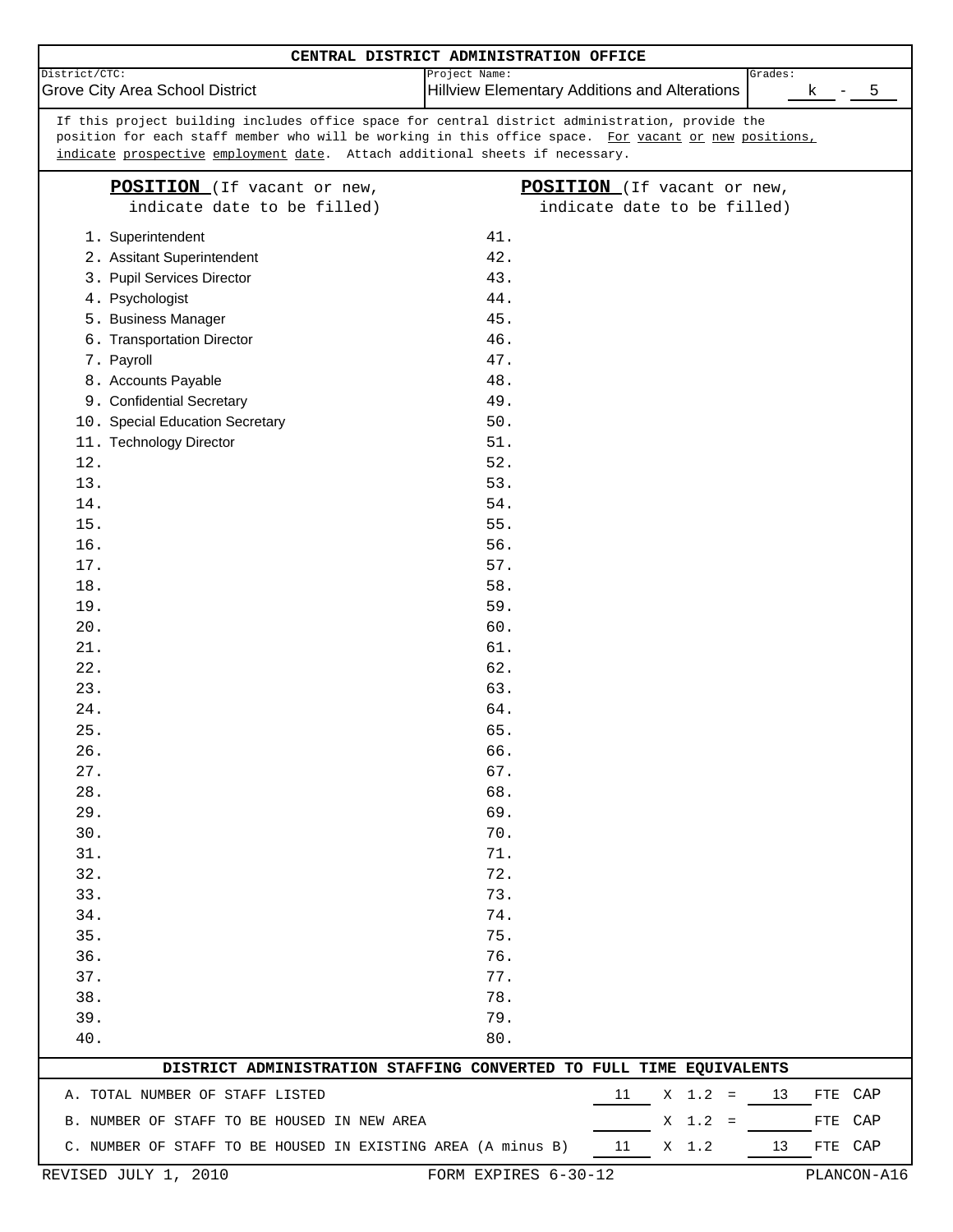| ROOM SCHEDULE ADJUSTMENTS                                                                                                                                                                                      |                    |                      |                        |             |              |                |              |             |              |              |                  |  |
|----------------------------------------------------------------------------------------------------------------------------------------------------------------------------------------------------------------|--------------------|----------------------|------------------------|-------------|--------------|----------------|--------------|-------------|--------------|--------------|------------------|--|
| District/CTC:<br>Project Name:<br>Grades:<br>Hillview Elementary Additions and Alterations                                                                                                                     |                    |                      |                        |             |              |                |              |             |              |              |                  |  |
| Grove City Area School District                                                                                                                                                                                |                    |                      |                        |             |              |                |              |             |              | k.           | $-5$             |  |
| PROJECT PLANNED SPACES - SCHEDULED AREA ONLY                                                                                                                                                                   |                    |                      |                        |             |              |                |              |             |              |              |                  |  |
|                                                                                                                                                                                                                |                    |                      | <b>EXISTING</b><br>NEW |             |              |                |              |             |              | <b>TOTAL</b> |                  |  |
| #1                                                                                                                                                                                                             | #2<br>UNIT         | #3<br>UNIT           | #4<br>NUMBER           | #5<br>TOTAL | #6<br>TOTAL  | #7<br>UNIT     | #8<br>NUMBER | #9<br>TOTAL | #10<br>TOTAL | #11<br>TOTAL | #12<br>TOTAL     |  |
|                                                                                                                                                                                                                | <b>FTE</b>         | AREA                 | ΟF                     | AREA        | FTE          | AREA           | ΟF           | AREA        | FTE          | AREA         | FTE              |  |
| NAME OF SPACE                                                                                                                                                                                                  | CAP                | SQ FT                | UNITS                  | SQ FT       | CAP          | SQ FT          | UNITS        | SQ FT       | CAP          | SQ FT        | CAP              |  |
| <b>ELEMENTARY</b>                                                                                                                                                                                              | XXX                | XXXXX                | XXXXX                  | XXXXX       | XXXX         | XXXXX          | <b>XXXXX</b> | XXXXX       | XXXX         | XXXXXX       | XXXXXX           |  |
| PROJECT ELEM CAP                                                                                                                                                                                               | XXX                | XXXXX                | XXXXX                  | 39,000      | 575          | XXXXX          | XXXXX        | 53,450      | 550          | 92,450       | 1,125            |  |
| KINDERGARTEN DEDUCT                                                                                                                                                                                            | $-25$              | XXXXX                |                        | XXXXX       |              | XXXXX          |              | XXXXX       |              | XXXXXXX      |                  |  |
| FOR HALF-TIME PRGM                                                                                                                                                                                             |                    | XXXXX                |                        | XXXXX       |              | XXXXX          |              | XXXXX       |              | XXXXXXX      |                  |  |
| ADJUSTED ELEM CAP                                                                                                                                                                                              | XXX                |                      | XXXXX XXXXX            | XXXXX       | 575          | XXXXX          | XXXXX        | XXXXX       | 550          | XXXXXXX      | 1,125            |  |
| ENR/CAP ADJ FACTOR                                                                                                                                                                                             | XXX                | XXXXX                | XXXXX                  | XXXXX       | 0.8977       | XXXXX          | XXXXX        | XXXXX       | 0.8977       | XXXXXXX      | 0.8977           |  |
| JUSTIFIED ELEM                                                                                                                                                                                                 | XXX                |                      | <b>XXXXX XXXXX</b>     | XXXXX       | 516          | XXXXX          | XXXXX        | XXXXX       | 494          | XXXXXXX      | 1,010            |  |
| REG PRE-SCHOOL 660+*                                                                                                                                                                                           | 25                 | 1,000                | 4.0                    | 4,000       | 100          |                |              |             |              | 4,000        | 100              |  |
| SP ED PRE-SCHOOL 660+*                                                                                                                                                                                         | 25                 |                      |                        |             |              |                |              |             |              |              |                  |  |
| ED 660+ SQ FT<br>SP                                                                                                                                                                                            | 25                 | 850                  | 2.0                    | 1,700       | 50           | 850            | 4.0          | 3,400       | 100          | 5,100        | 150              |  |
| ED 660+ SQ FT<br>SP                                                                                                                                                                                            | 25                 |                      |                        |             |              | 1,000          | 2.0          | 2,000       | 50           | 2,000        | 50               |  |
| ED 660+ SQ FT<br>SP                                                                                                                                                                                            | 25                 | 660                  | 1.0                    | 660         | 25           | 660            | 2.0          | 1,320       | 50           | 1,980        | 75               |  |
| ED 660+ SQ FT<br>SP                                                                                                                                                                                            | 25                 |                      |                        |             |              |                |              |             |              |              |                  |  |
| ED 660+ SQ FT<br>SP                                                                                                                                                                                            | 25                 |                      |                        |             |              |                |              |             |              |              |                  |  |
| ED 660+ SQ FT<br>SP                                                                                                                                                                                            | 25                 |                      |                        |             |              |                |              |             |              |              |                  |  |
| ED 660+ SQ FT<br>SP                                                                                                                                                                                            | 25<br>$\star\star$ |                      |                        |             |              |                |              |             |              |              |                  |  |
| ED RESOURCE<br>SP<br>ROOM > 400 SQ FT                                                                                                                                                                          |                    |                      |                        |             |              |                |              |             |              |              | $(MAX=25)$       |  |
| SP ED RESOURCE                                                                                                                                                                                                 | XXX                |                      |                        |             | XXXX         |                |              |             | XXXX         |              | XXXXXX           |  |
| ROOM > 400 SQ FT                                                                                                                                                                                               | XXX                |                      |                        |             | XXXX         |                |              |             | XXXX         |              | XXXXXX           |  |
| SP $ED < 401$ SQ $FT$                                                                                                                                                                                          | XXX                | 250                  | 1.0                    | 250         | XXXX         | 250            | 1.0          | 250         | XXXX         | 500          | XXXXXX           |  |
| SP $ED < 401$ SQ $FT$                                                                                                                                                                                          | XXX                |                      |                        |             | XXXX         |                |              |             | XXXX         |              | XXXXXX           |  |
| ADJUSTED ELEMENTARY                                                                                                                                                                                            | XXX                | XXXXX                | <b>XXXXX</b>           | 45,610      | 691          | XXXXX          | <b>XXXXX</b> | 60,420      | 694          | 106,030      | 1,385            |  |
| <b>MIDDLE/SECONDARY</b>                                                                                                                                                                                        | XXX                | XXXXX XXXXX          |                        | XXXXX       | XXXX         | XXXXX          | <b>XXXXX</b> | XXXXX       | XXXX         | XXXXXX       | XXXXXX           |  |
| PROJECT MS/SEC UTIL                                                                                                                                                                                            |                    | XXX    XXXXX   XXXXX |                        |             |              | XXXXX          | XXXXX        |             |              |              |                  |  |
| ENR/CAP ADJ FACTOR                                                                                                                                                                                             | XXX                |                      | XXXXX XXXXX            | XXXXX       |              | $0.8977$ XXXXX | XXXXX XXXXX  |             | 0.8977       | XXXXXX       | 0.8977           |  |
| JUSTIFIED MS/SEC                                                                                                                                                                                               | XXX                | XXXXX XXXXX          |                        | XXXXX       |              | XXXXX          | XXXXX XXXXX  |             |              | XXXXXX       |                  |  |
| SP ED 660+ SQ FT                                                                                                                                                                                               | 25                 |                      |                        |             |              |                |              |             |              |              |                  |  |
| SP ED 660+ SQ FT                                                                                                                                                                                               | 25                 |                      |                        |             |              |                |              |             |              |              |                  |  |
| ED 660+ SQ FT<br>SP                                                                                                                                                                                            | 25                 |                      |                        |             |              |                |              |             |              |              |                  |  |
| SP ED 660+ SQ FT                                                                                                                                                                                               | 25                 |                      |                        |             |              |                |              |             |              |              |                  |  |
| SP ED 660+ SQ FT                                                                                                                                                                                               | 25                 |                      |                        |             |              |                |              |             |              |              |                  |  |
| SP ED 660+ SQ FT                                                                                                                                                                                               | 25                 |                      |                        |             |              |                |              |             |              |              |                  |  |
| SP ED 660+ SQ FT                                                                                                                                                                                               | 25                 |                      |                        |             |              |                |              |             |              |              |                  |  |
| SP ED RESOURCE<br>ROOM > 400 SQ FT                                                                                                                                                                             | $\star\star$       |                      |                        |             |              |                |              |             |              |              | $(MAX=25)$       |  |
| SP ED RESOURCE<br>ROOM > 400 SQ FT                                                                                                                                                                             | XXX<br>XXX         |                      |                        |             | XXXX<br>XXXX |                |              |             | XXXX<br>XXXX |              | XXXXXX<br>XXXXXX |  |
| SP ED < 401 SQ FT                                                                                                                                                                                              | XXX                |                      |                        |             | XXXX         |                |              |             | XXXX         |              | XXXXXX           |  |
| SP ED < 401 SQ FT                                                                                                                                                                                              | XXX                |                      |                        |             | XXXX         |                |              |             | XXXX         |              | XXXXXX           |  |
| ADJUSTED MS/SEC                                                                                                                                                                                                |                    | XXX XXXXX XXXXX      |                        |             |              |                | XXXXX XXXXX  |             |              |              |                  |  |
| * Regular and Special Education Pre-School rooms must meet the requirements addressed in the Part A<br>instructions.<br>Verification that the requirements will be met must be submitted with Part A.          |                    |                      |                        |             |              |                |              |             |              |              |                  |  |
| Justified Elementary or Middle/Secondary Capacity (Col. 12) divided by 25. The maximum capacity<br>$***$<br>that may be reported in column #12 is 25. See Part A instructions for a more detailed explanation. |                    |                      |                        |             |              |                |              |             |              |              |                  |  |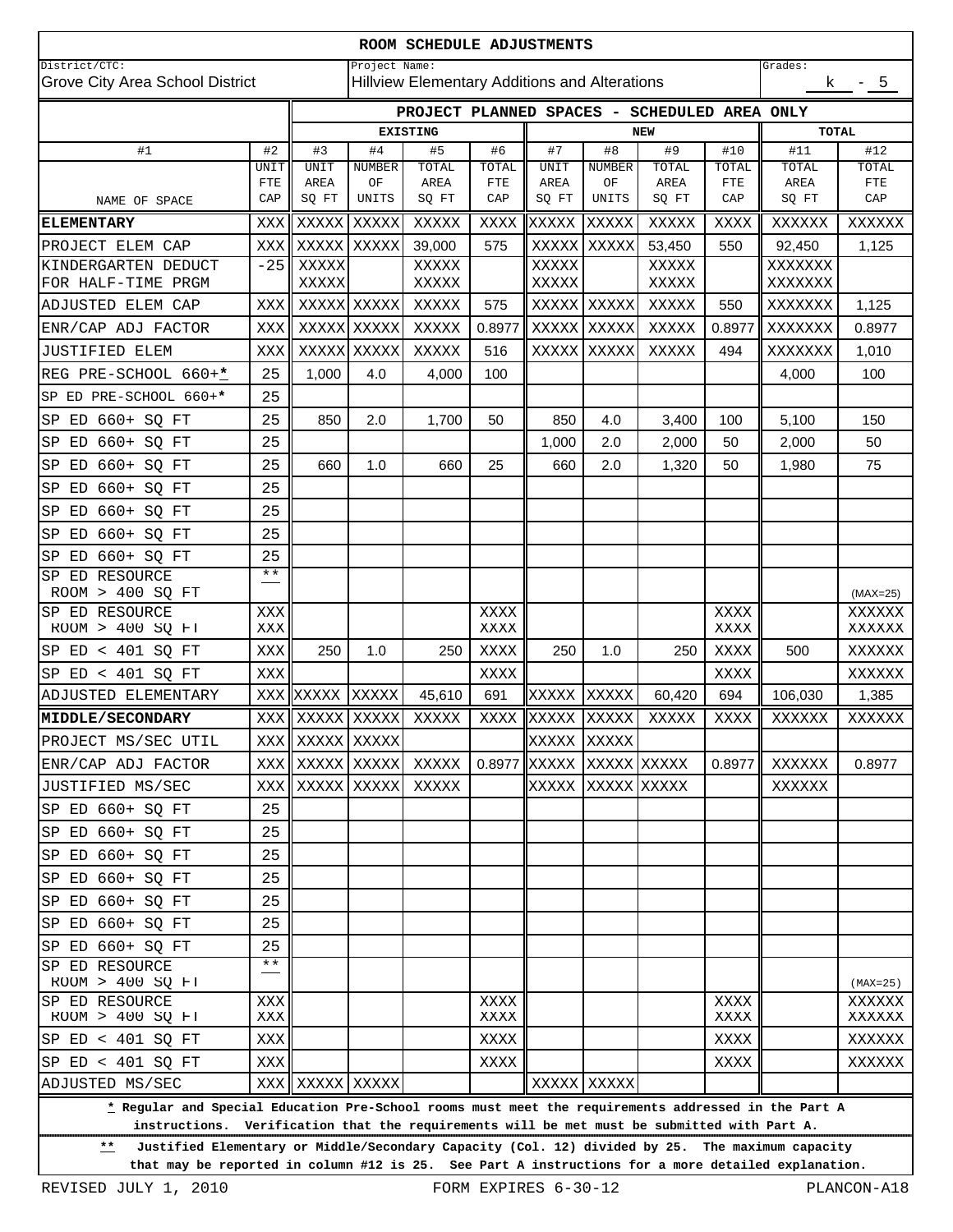| PROJECT FULL TIME EQUIVALENTS                    |                                                                |                                                 |                              |                        |                            |                       |                                     |                        |                            |                        |                            |  |
|--------------------------------------------------|----------------------------------------------------------------|-------------------------------------------------|------------------------------|------------------------|----------------------------|-----------------------|-------------------------------------|------------------------|----------------------------|------------------------|----------------------------|--|
| District/CTC:<br>Grove City Area School District | Project Name:<br>Hillview Elementary Additions and Alterations |                                                 |                              |                        |                            |                       |                                     |                        | Grades:<br>k - 5           |                        |                            |  |
|                                                  |                                                                | SCHEDULED AREA ONLY<br>PROJECT PLANNED SPACES - |                              |                        |                            |                       |                                     |                        |                            |                        |                            |  |
|                                                  |                                                                |                                                 | <b>EXISTING</b>              |                        |                            |                       |                                     | <b>NEW</b>             | <b>TOTAL</b>               |                        |                            |  |
| #1                                               | #2                                                             | #3                                              | #4                           | #5                     | #6                         | #7                    | #8                                  | #9                     | #10                        | #11                    | #12                        |  |
| NAME OF SPACE                                    | UNIT<br><b>FTE</b><br>CAP                                      | UNIT<br><b>AREA</b><br>SQ FT                    | <b>NUMBER</b><br>OF<br>UNITS | TOTAL<br>AREA<br>SQ FT | TOTAL<br><b>FTE</b><br>CAP | UNIT<br>AREA<br>SQ FT | <b>NUMBER</b><br>OF<br><b>UNITS</b> | TOTAL<br>AREA<br>SQ FT | TOTAL<br><b>FTE</b><br>CAP | TOTAL<br>AREA<br>SQ FT | TOTAL<br><b>FTE</b><br>CAP |  |
| ADJUSTED ELEMENTARY                              |                                                                | XXX XXXXX                                       | XXXX                         | 45,610                 | 691                        | XXXX                  | XXXX                                | 60,420                 | 694                        | 106,030                | 1,385                      |  |
| ADJUSTED MS/SEC                                  |                                                                | <b>XXX XXXXX</b>                                | XXXX                         |                        |                            | XXXXX                 | XXXX                                |                        |                            |                        |                            |  |
| NATATORIUM *                                     |                                                                | XXXXX                                           | XXXX                         |                        |                            | XXXX                  | XXXX                                |                        |                            |                        |                            |  |
| NATATORIUM LOCKER                                |                                                                |                                                 |                              |                        | XXXXX                      |                       |                                     |                        | XXXXX                      |                        | XXXXXX                     |  |
| ROOM, DRYING &                                   |                                                                | XXX XXXXX                                       | XXXX                         |                        | XXXXX                      | XXXX                  | XXXX                                |                        | XXXXX                      |                        | XXXXXX                     |  |
| SHOWER RM - BOYS                                 |                                                                | XXX XXXXX                                       | XXXX                         |                        | XXXXX                      | XXXX                  | XXXX                                |                        | XXXXX                      |                        | XXXXXX                     |  |
| NATATORIUM LOCKER                                |                                                                |                                                 |                              |                        | <b>XXXXX</b>               |                       |                                     |                        | <b>XXXXX</b>               |                        | <b>XXXXXX</b>              |  |
| ROOM, DRYING &                                   |                                                                | XXX XXXXX                                       | XXXX                         |                        | XXXXX                      | XXXX                  | XXXX                                |                        | XXXXX                      |                        | XXXXXX                     |  |
| SHOWER RM - GIRLS                                |                                                                | XXX XXXXX                                       | XXXX                         |                        | XXXXX                      | XXXX                  | XXXX                                |                        | XXXXX                      |                        | XXXXXX                     |  |
| DIST ADMIN OFFICE                                |                                                                | <b>XXX XXXXX</b>                                | XXXX                         |                        |                            | 13 XXXX               | XXXX                                |                        |                            |                        | 13                         |  |
| VOCATIONAL                                       |                                                                | <b>XXX XXXXX</b>                                | XXXX                         |                        |                            | XXXX                  | XXXX                                |                        |                            |                        |                            |  |
| PRJT BUILDING TOTAL                              |                                                                | XXX XXXXX                                       | XXXX                         | 45,610                 | XXXXX                      | XXXX                  | XXXX                                | 60,420                 | XXXXX                      | 106,030                | XXXXXX                     |  |

\* REFER TO THE PART A INSTRUCTIONS TO DETERMINE IF CAPACITY SHOULD BE ASSIGNED.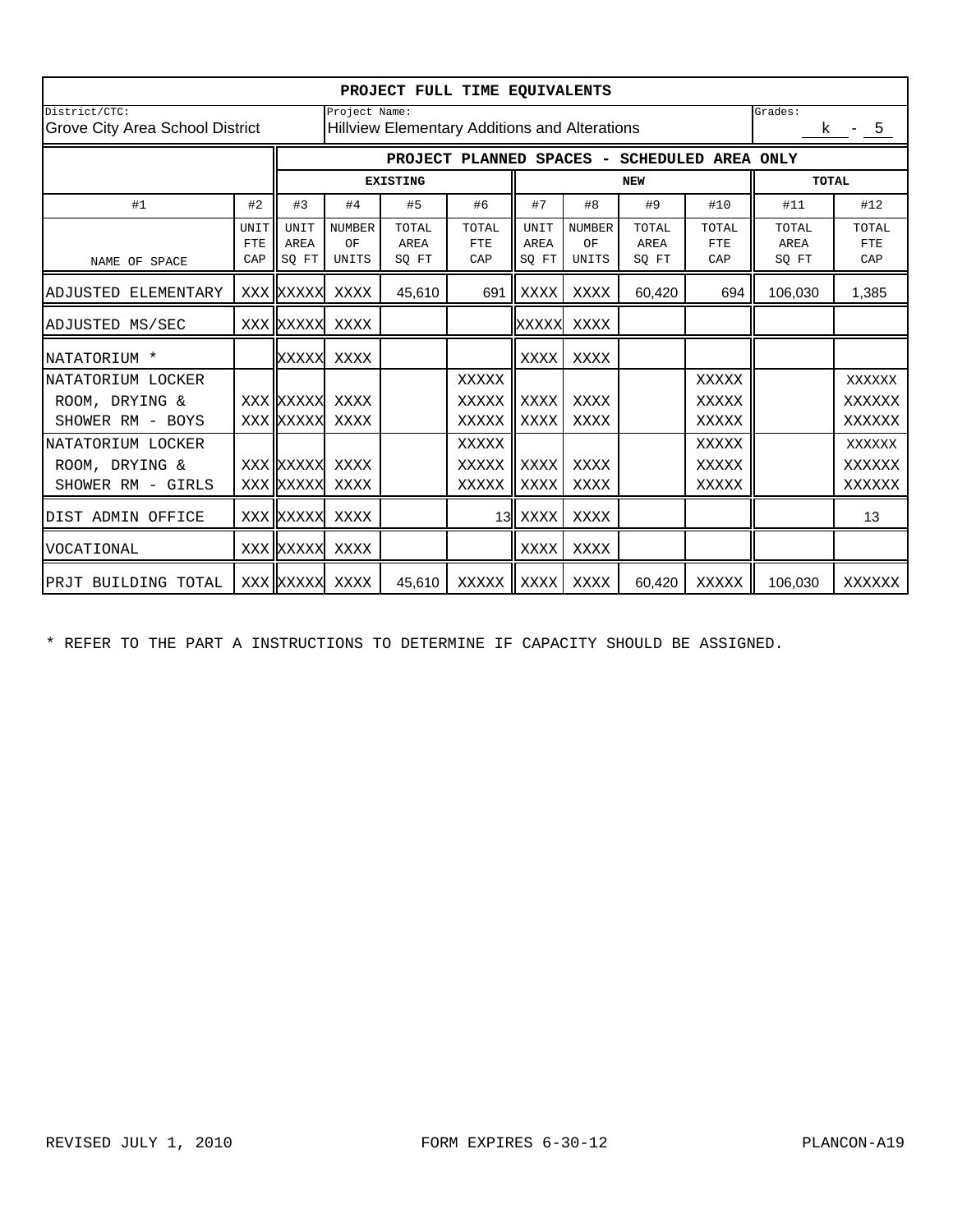|                                                                                                                                                                                                           | COMPARATIVE DESIGN ANAYLSIS                                                                                                                                                                                                                                                         |               |                                                      |  |                                        |                                 |    |         |
|-----------------------------------------------------------------------------------------------------------------------------------------------------------------------------------------------------------|-------------------------------------------------------------------------------------------------------------------------------------------------------------------------------------------------------------------------------------------------------------------------------------|---------------|------------------------------------------------------|--|----------------------------------------|---------------------------------|----|---------|
| District/CTC:                                                                                                                                                                                             | Grove City Area School District                                                                                                                                                                                                                                                     | Project Name: | <b>Hillview Elementary Additions and Alterations</b> |  |                                        | Grades:                         | k. | 5       |
|                                                                                                                                                                                                           |                                                                                                                                                                                                                                                                                     |               | <b>SCHEDULED AREA</b>                                |  |                                        |                                 |    |         |
|                                                                                                                                                                                                           | A. Planned Scheduled Area - Total                                                                                                                                                                                                                                                   |               | 106,030<br>(A19, ADJ ELEM)                           |  | (A19, ADJ MS/SEC)                      | 106,030                         |    | sq. ft. |
| B.                                                                                                                                                                                                        | Recommended Scheduled Area                                                                                                                                                                                                                                                          |               |                                                      |  |                                        |                                 |    |         |
|                                                                                                                                                                                                           | 1. Adjusted FTE - Total                                                                                                                                                                                                                                                             |               | 1,385<br>(A19, ADJ ELEM)                             |  | (A19, ADJ MS/SEC)                      |                                 |    |         |
|                                                                                                                                                                                                           | 2. Recommended Square Feet<br>per student                                                                                                                                                                                                                                           |               | 58                                                   |  | 78                                     |                                 |    |         |
|                                                                                                                                                                                                           | 3. Recommended Scheduled Area<br>$(B1 \t times B2)$                                                                                                                                                                                                                                 |               | 80,330                                               |  |                                        | 80,330                          |    | sq. ft. |
|                                                                                                                                                                                                           | C. Difference between Planned and<br>Recommended Scheduled Areas<br>(A minus B3)                                                                                                                                                                                                    |               |                                                      |  |                                        | 25,700                          |    | sq. ft. |
|                                                                                                                                                                                                           | D. Difference as a Percent of<br>Recommended Scheduled Area<br>(C divided by B3 times 100)                                                                                                                                                                                          |               |                                                      |  | <b>PROVIDE</b><br><b>JUSTIFICATION</b> | 31.99<br>(CARRY TO 2 DEC PL)    | °  |         |
| x                                                                                                                                                                                                         | LARGER THAN NORMAL SCHEDULED AREAS REQUIRED TO ACCOMMODATE EDUCATIONAL<br>x<br>PROGRAMS AND COMMUNITY NEEDS<br>LARGER THAN NORMAL SCHEDULED AREAS DUE TO EXISTING BUILDING CONDITIONS<br>RELATIVELY LOW ENROLLMENT TO CAPACITY ADJUSTMENT FACTOR (A10, Line F)<br>OTHER (DESCRIBE): |               |                                                      |  |                                        |                                 |    |         |
|                                                                                                                                                                                                           |                                                                                                                                                                                                                                                                                     |               | ARCHITECTURAL TO SCHEDULED AREA                      |  |                                        |                                 |    |         |
|                                                                                                                                                                                                           | E. Planned Architectural Area for Total Building                                                                                                                                                                                                                                    |               |                                                      |  |                                        |                                 |    |         |
|                                                                                                                                                                                                           | 1. Existing                                                                                                                                                                                                                                                                         |               | 79,000<br>(A10, LINE H)                              |  | sq. ft.                                |                                 |    |         |
|                                                                                                                                                                                                           | 2. New/Addition                                                                                                                                                                                                                                                                     |               | 78,860<br>(A10, LINE G)                              |  | sq. it.                                |                                 |    |         |
|                                                                                                                                                                                                           | 3. Total                                                                                                                                                                                                                                                                            |               |                                                      |  |                                        | 157,860                         |    | sq. ft. |
|                                                                                                                                                                                                           | F. Planned Scheduled Area for Total Building                                                                                                                                                                                                                                        |               |                                                      |  |                                        | 106,030<br>(A19, PRJT BLDG TOT) |    | sq. ft. |
|                                                                                                                                                                                                           | G. Planned Architectural Area divided by<br>Planned Scheduled Area (E3 divided by F)                                                                                                                                                                                                |               |                                                      |  |                                        | 1.489<br>(CARRY TO 3 DEC PL)    |    |         |
| If the above ratio of architectural area to scheduled area for this building is greater<br>than 1.58, justification for excess architectural area must be provided. Check the<br>following if applicable: |                                                                                                                                                                                                                                                                                     |               |                                                      |  |                                        |                                 |    |         |
| LARGER THAN NORMAL LOBBIES AND<br>SINGLE-LOADED CORRIDORS<br>ENTRANCE AREAS                                                                                                                               |                                                                                                                                                                                                                                                                                     |               |                                                      |  |                                        |                                 |    |         |
|                                                                                                                                                                                                           | LARGER THAN NORMAL STORAGE AREAS<br>OTHER (DESCRIBE):                                                                                                                                                                                                                               |               |                                                      |  | LARGER THAN NORMAL STAIRWAYS           |                                 |    |         |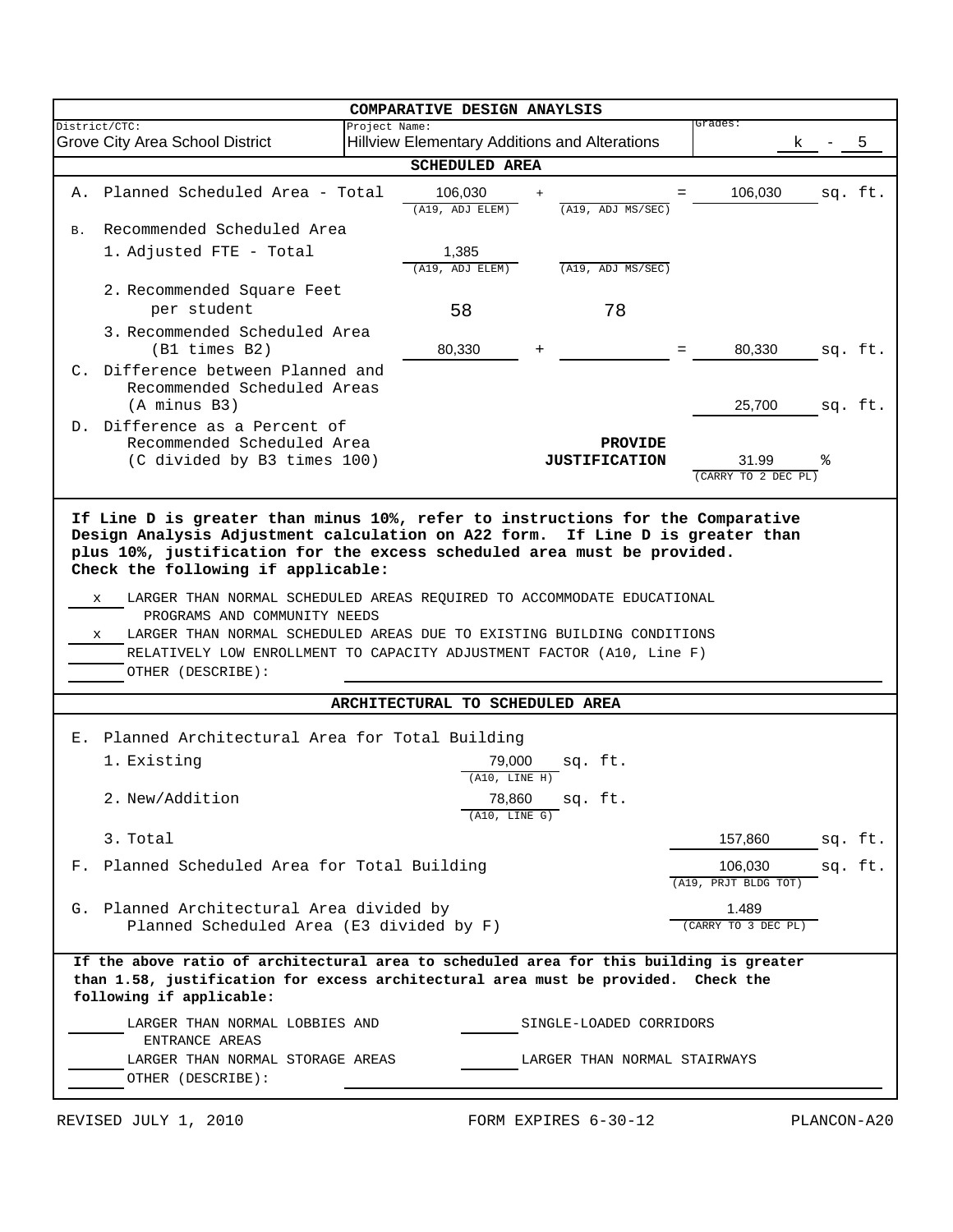|                                                                                   | 20% RULE FOR ALTERATION COSTS FOR NON-VOCATIONAL PROJECTS                     |                                         |         |  |
|-----------------------------------------------------------------------------------|-------------------------------------------------------------------------------|-----------------------------------------|---------|--|
| District/CTC:<br>Grove City Area School District                                  | Project Name:<br>Hillview Elementary Additions and Alterations                | Grades:<br>k                            | 5       |  |
| A. Estimated Alteration Costs                                                     |                                                                               | \$<br>13,090,000<br>(A04, Line F-EXIST) |         |  |
| B-1. Movable Fixtures & Equipment<br>and Architect's Fee                          | Ŝ<br>357,000<br>(A04, Line C-EXIST)                                           |                                         |         |  |
| 2. Site Development and<br>Architect's Fee                                        | \$<br>1,500,000<br>(A04, Line J-EXIST)                                        |                                         |         |  |
| 3. Asbestos Abatement and<br>EPA-Certified Designer's Fee                         | Ŝ<br>500,000<br>(A04, Line K-EXIST)                                           |                                         |         |  |
| 4. Roof Replacement and<br>Architect's Fee                                        | 1,110,000<br>\$<br>(A04, Line L-EXIST)                                        |                                         |         |  |
| 5. Building Purchase                                                              | \$<br>(A04, Line M)                                                           |                                         |         |  |
| 6. Adjustment (B-1 plus B-2 and B-3 and B-4 and B-5)                              |                                                                               | \$<br>3,467,000                         |         |  |
| C. Adjusted Estimated Alteration Costs<br>(line A minus line B-6)                 |                                                                               | \$<br>9,623,000                         |         |  |
| D-1. Adjusted FTE                                                                 | 691<br>13<br>(A19, ADJ ELEM-EXIST) (A19, ADJ MS/SEC-EXIST<br>+ NAT/DAO-EXIST) |                                         |         |  |
| 2. Recommended Square Feet<br>per student                                         | 92<br>123                                                                     |                                         |         |  |
| 3. Recommended Architectural Area<br>$(D-1 \times 1 \text{meas } D-2)$            | 63,572<br>1,599                                                               | 65,171                                  | sq. ft. |  |
| E. Median Construction Cost Per Square Foot<br>F. Replacement Costs (D-3 times E) |                                                                               | \$<br>\$174<br>11,339,754               |         |  |
| G. 20% Rule (F times . 20)                                                        |                                                                               | \$<br>2,267,951                         |         |  |

If the Adjusted Estimated Alteration Costs (line C) are less than line G, provide information justifying a variance from this Departmental requirement. The justification must include an explanation as to why this is the best option for the district. Please note that based on the provisions of Basic Education Circular (BEC) 24 P.S. § 7-733, "School Construction Reimbursement Criteria," if the Adjusted Estimated Alteration Costs for this project fall below 20% of the replacement value at the time this project is bid, the alteration work will be non-reimbursable. If the project is not voided and the District still receives reimbursement for any additions, the project building will not be eligible for reimbursement for alterations for the next 20 years unless a request for a variance is approved by the Department.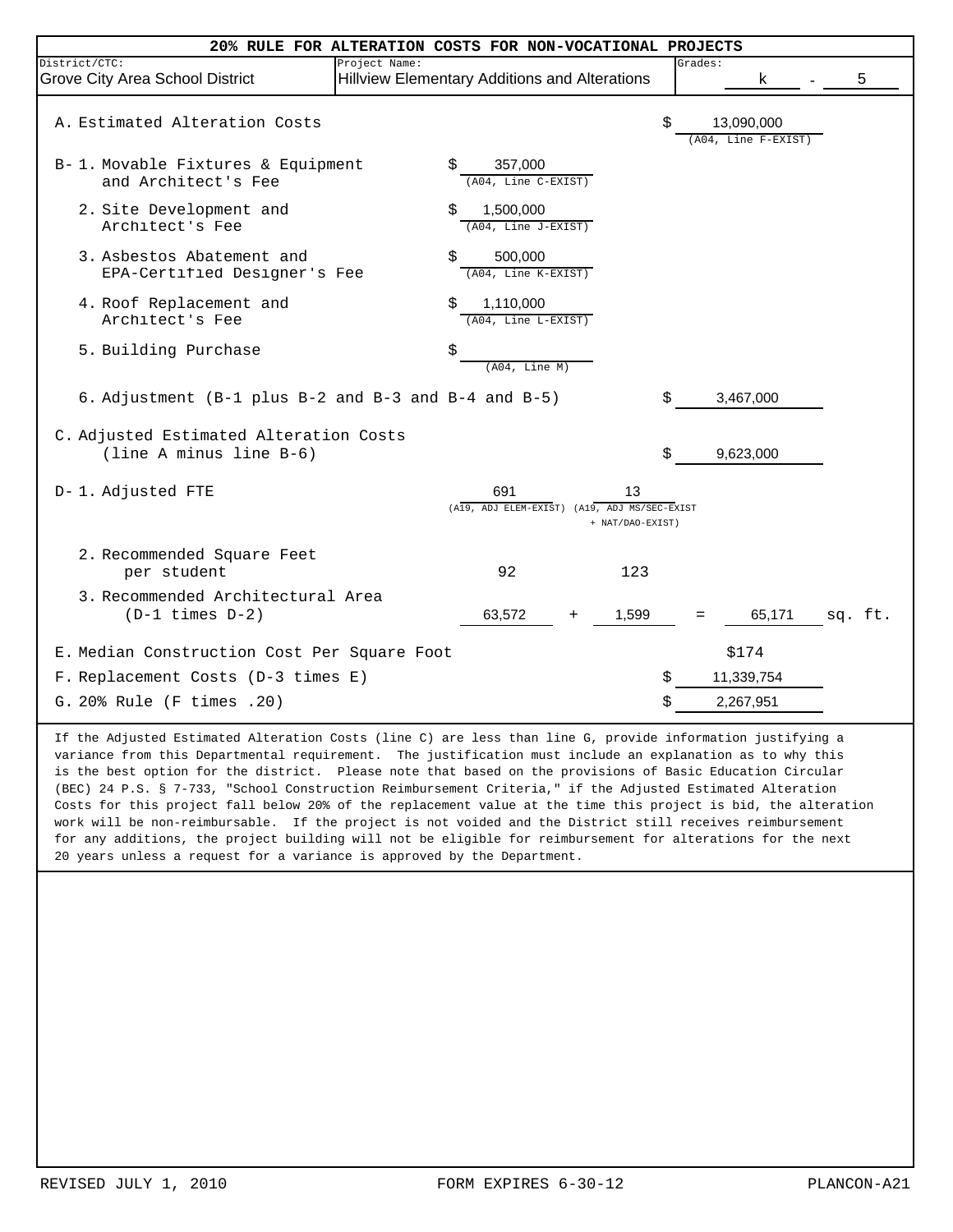| FULL TIME EQUIVALENTS CONVERTED TO RATED PUPIL CAPACITY<br>District/AVTS:<br>Project Name:                 |                                               | Grades:                     |
|------------------------------------------------------------------------------------------------------------|-----------------------------------------------|-----------------------------|
| Grove City Area School District                                                                            | Hillview Elementary Additions and Alterations | 5<br>ĸ                      |
| COMPARATIVE DESIGN ANALYSIS ADJUSTMENT -<br>ONLY COMPLETE THIS SECTION IF A20, LINE D IS GREATER THAN -10% |                                               |                             |
| I. DIFFERENCE AS PERCENT OF RECOMMENDED SCHEDULED AREA                                                     |                                               |                             |
| (only enter A20, line D if value is greater than -10%)                                                     |                                               |                             |
| II. MINIMUM VARIANCE (A20)                                                                                 |                                               | $-10.00%$                   |
| III. DIFFERENCE                                                                                            |                                               |                             |
|                                                                                                            |                                               |                             |
| <b>ELEMENTARY</b>                                                                                          |                                               |                             |
| A. ADJUSTED ELEMENTARY FTE (A19, ADJ ELEM)                                                                 | <b>EXISTING</b><br>NEW<br>694<br>691          | TOTAL                       |
|                                                                                                            |                                               |                             |
| B. MIDDLE/SECONDARY SCHOOL ELEMENTARY FTE<br>(Use this section for schools with both elementary and        |                                               |                             |
| secondary grades on the Middle/Secondary Room Schedule)                                                    |                                               |                             |
| 1. Number of Elementary Grades<br>(K-6) on the Middle/Secondary                                            |                                               |                             |
| Room Schedule (Pages A13-A15)                                                                              |                                               |                             |
| 2. Total Number of Grades                                                                                  |                                               |                             |
| (K-12) on the Middle/Secondary<br>Room Schedule (Pages A13-A15)                                            |                                               |                             |
|                                                                                                            |                                               |                             |
| 3. Elementary Grades Divided<br>By Total Number of Grades                                                  |                                               |                             |
| (ROUND TO 4 DEC PL)<br>(B-1 divided by B-2)                                                                |                                               |                             |
| 4. Adjusted MS/SEC FTE                                                                                     |                                               |                             |
| (A19, ADJ MS/SEC)<br>5. MS Elementary FTE                                                                  |                                               |                             |
| $(B-3 times B-4; round)$                                                                                   |                                               |                             |
| to whole number)                                                                                           |                                               |                             |
| C-1. Total Elementary FTE (A plus B-5)                                                                     | 691<br>694                                    | 1,385                       |
| 2. Elementary FTE Reduction<br>(if III < $0$ %, III times $C-1$ ; else 0)                                  |                                               |                             |
| 3. Total Elementary FTE based on<br>Comparative Design Analysis                                            | 694<br>691                                    | 1,385<br>$=$<br>$($ FTE $)$ |
| 4. Rated Pupil Capacity Factor                                                                             |                                               | 1.2124                      |
| 5. Elementary Rated Pupil Capacity<br>$(C-3 times C-4)$                                                    |                                               | 1,679<br>(RPC)              |
| <b>SECONDARY</b>                                                                                           |                                               |                             |
| D. ADJUSTED MIDDLE/SECONDARY FTE                                                                           |                                               |                             |
| (A19, ADJ MS/SEC)                                                                                          |                                               |                             |
| E. LESS: MS Elementary FTE (B-5)                                                                           |                                               |                             |
|                                                                                                            |                                               |                             |
| F-1. TOTAL MIDDLE/SECONDARY FTE (D minus E)                                                                |                                               |                             |
| 2. Middle/Secondary FTE Reduction<br>(if III < $0$ %, III times $F-1$ ; else 0)                            |                                               |                             |
| 3. Total Middle/Secondary FTE based on                                                                     |                                               |                             |
| Comparative Design Analysis<br>4. Rated Pupil Capacity Factor                                              |                                               | (FTE)                       |
|                                                                                                            |                                               |                             |
| 5. Middle/Secondary Rated Pupil Capacity<br>$(F-3 \times 1)$                                               |                                               | (RPC)                       |
| G-1. NATATORIUM FTE (A19, NAT)                                                                             |                                               |                             |
| 2. Natatorium Rated Pupil Capacity<br>$(G-1 \times 1 \times 1)$                                            |                                               | (RPC)                       |
| H-1. CENTRAL DISTRICT ADMIN OFFICE FTE                                                                     | 13                                            | 13                          |
| (A19, DAO)<br>2. DAO Rated Pupil Capacity                                                                  |                                               | 14                          |
| $(H-1 \times 1 \times 1.11)$                                                                               |                                               | (RPC)                       |
| I. TOTAL SECONDARY (F-5 plus G-2 and H-2)                                                                  | 13<br>$($ FTE $)$<br>(FTE)                    | 14<br>(RPC)                 |
| VOCATIONAL                                                                                                 |                                               |                             |
| J. VOCATIONAL                                                                                              | Х                                             |                             |
|                                                                                                            | (A19, VOC FTE)<br>(RPC FACTOR)                | (RPC)                       |
|                                                                                                            |                                               |                             |